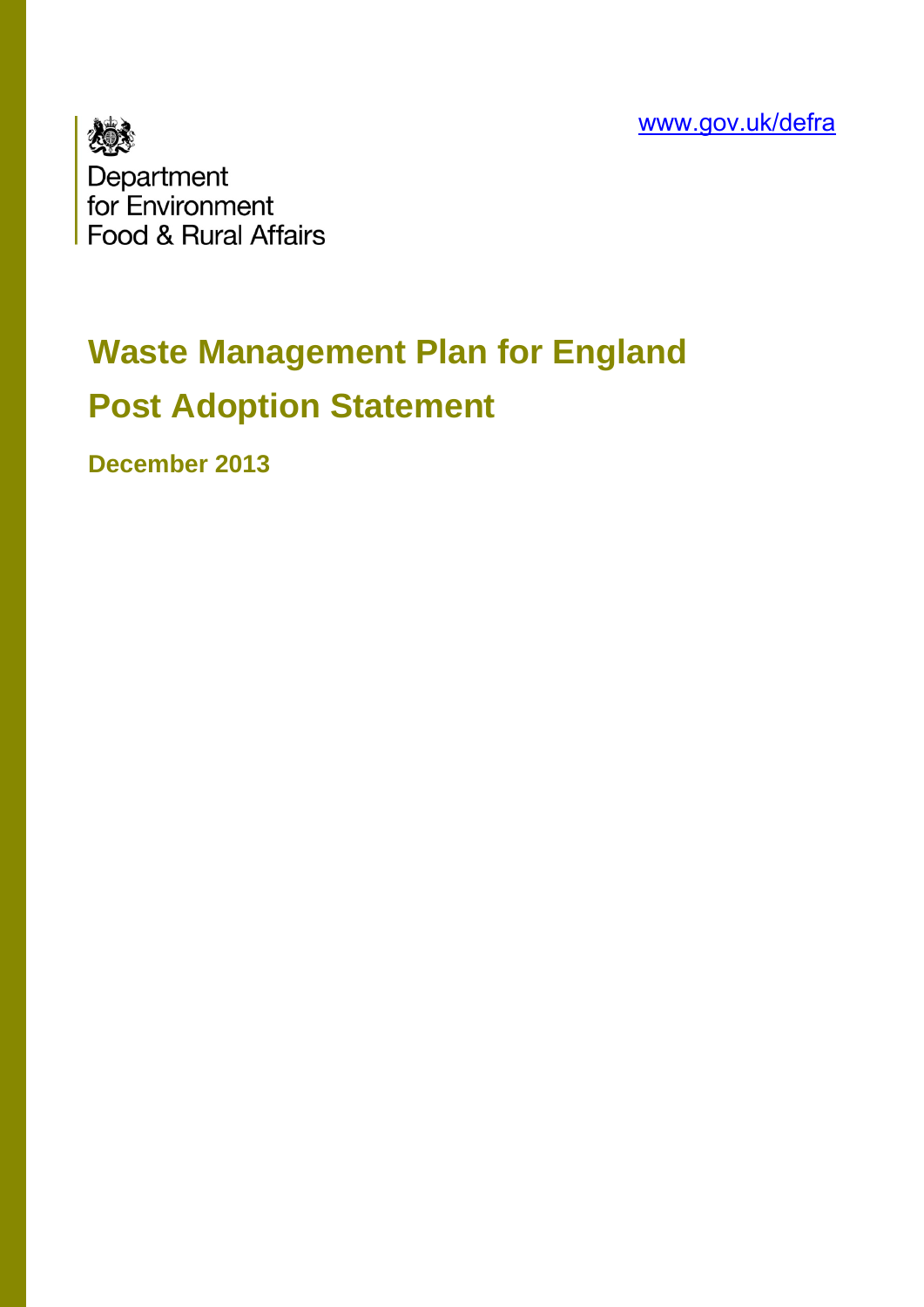#### © Crown copyright 2013

You may re-use this information (not including logos) free of charge in any format or medium, under the terms of the Open Government Licence. To view this licence, visit [www.nationalarchives.gov.uk/doc/open-government-licence/](http://www.nationalarchives.gov.uk/doc/open-government-licence/) or write to the Information Policy Team, The National Archives, Kew, London TW9 4DU, or e-mail: [psi@nationalarchives.gsi.gov.uk](mailto:psi@nationalarchives.gsi.gov.uk)

This document/publication is also available on our website at:

#### [www.gov.uk\defra](http://www.gov.uk/defra)

Any enquiries regarding this document/publication should be sent to us at:

[Waste.Planning@defra.gsi.gov.uk](mailto:Waste.Planning@defra.gsi.gov.uk)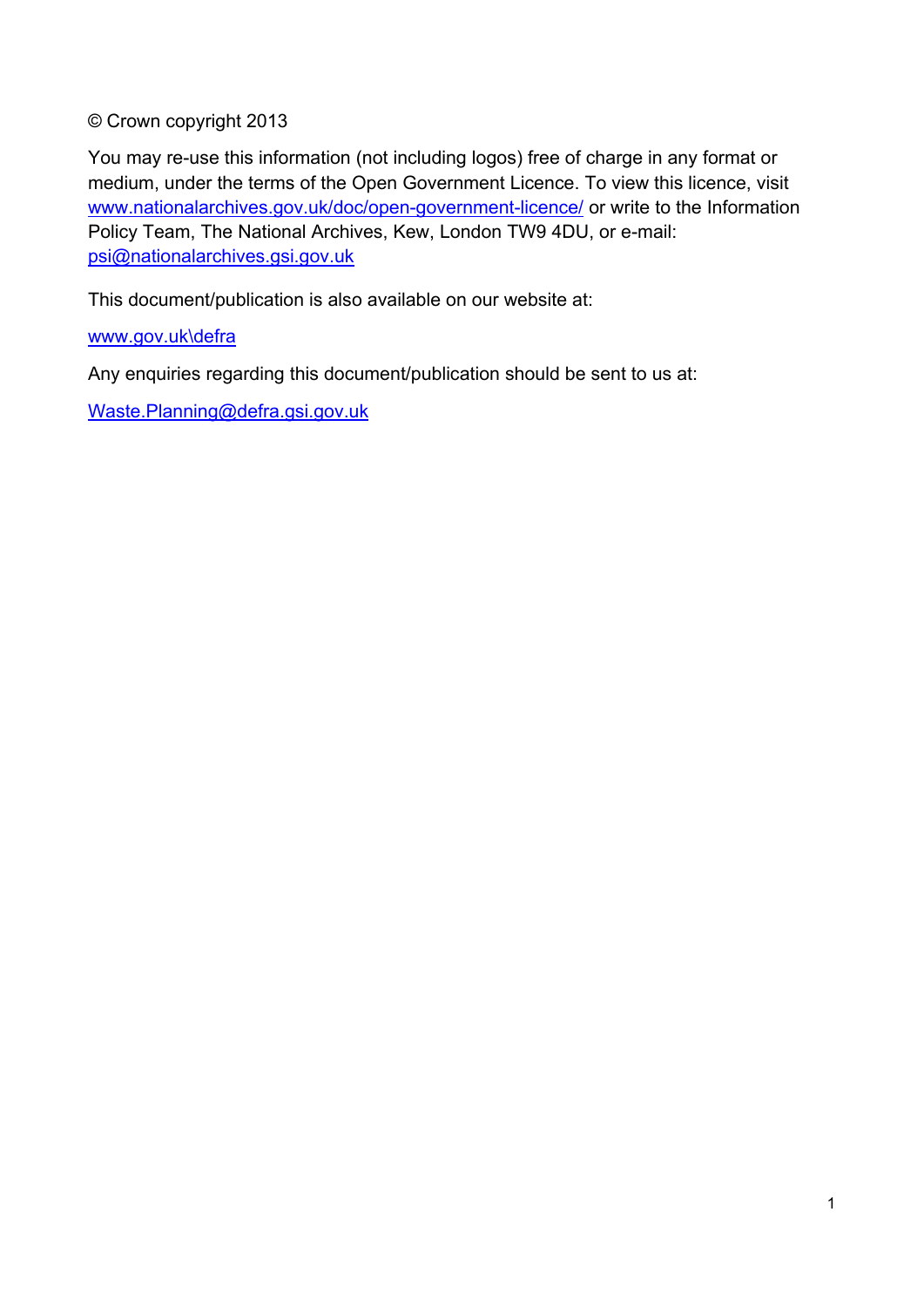## **Contents**

| How environmental considerations have been integrated into the Waste Management   |  |
|-----------------------------------------------------------------------------------|--|
| The Environmental Report and how its recommendations have been taken into account |  |
| How opinions expressed during public consultation have been taken into account 14 |  |
|                                                                                   |  |
|                                                                                   |  |
|                                                                                   |  |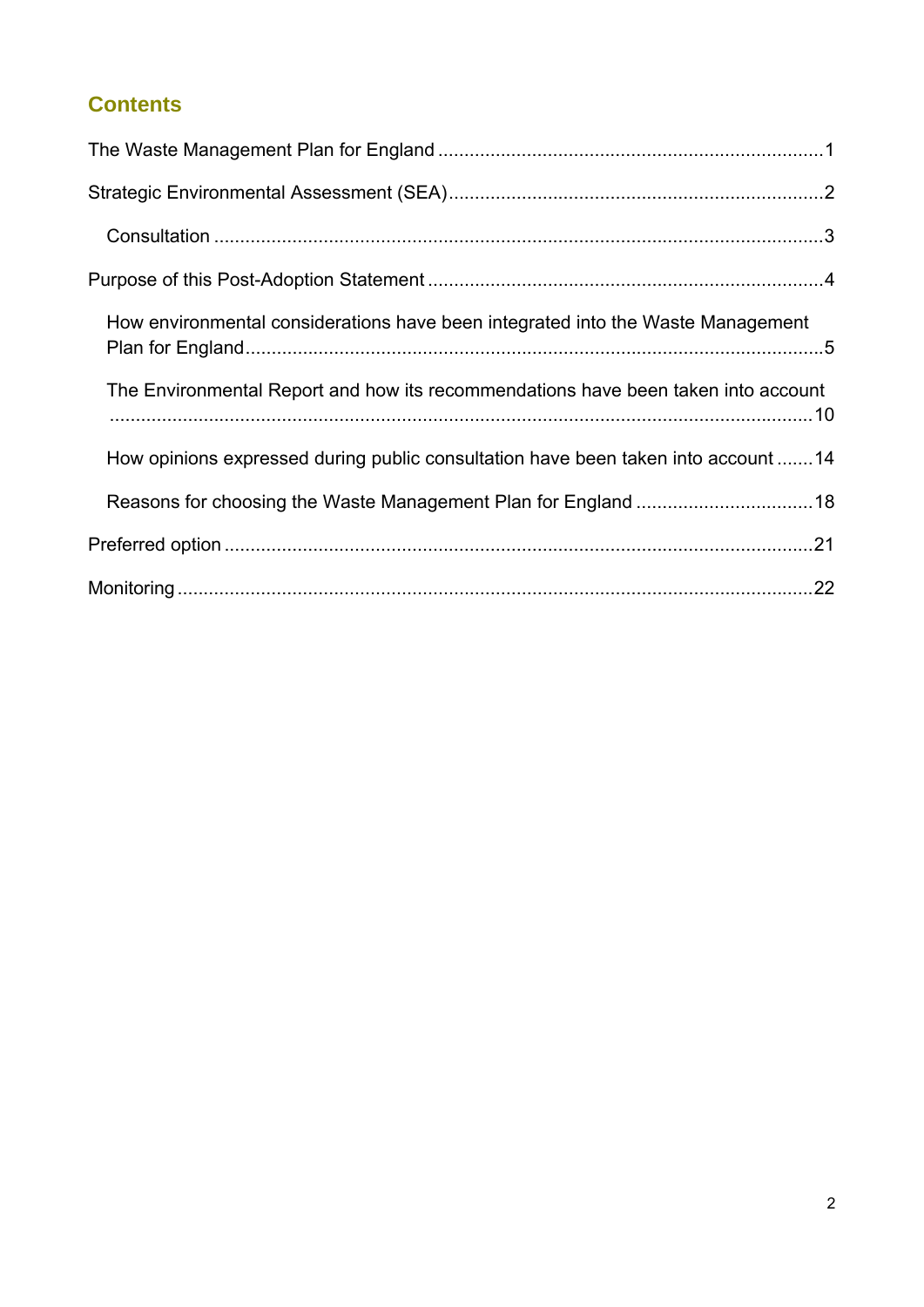# <span id="page-3-0"></span>**The Waste Management Plan for England**

The Government Review of Waste Policy in England 20[1](#page-3-1)1<sup>1</sup> (hereafter referred to as the Waste Review 2011) evaluated waste management policies for England and their delivery to ensure that the policies were fit for purpose, meeting society's expectations while reflecting the Government's ambitions for a zero waste economy.

This Waste Management Plan for England and associated documents, combined with equivalent plans being produced by the devolved administrations in Scotland, Wales and Northern Ireland, and Gibraltar, together with local authorities' local waste management plans will fulfil the requirement in Article 28 of the revised Waste Framework Directive<sup>[2](#page-3-2)</sup> (WFD). Article 28 requires that Member States ensure that their competent authorities establish one or more waste management plans covering all of their territory.

The Waste Management Plan for England is a high level document which is non – site specific. It provides an analysis of the current waste management situation in England, and evaluates how it will support implementation of the objectives and provisions of the revised WFD. National planning policy on waste is currently set out in Planning Policy Statement 10, 'Planning for Sustainable Waste Management<sup>[3](#page-3-3)</sup>. This provides the planning framework to enable local authorities to put forward, through local waste management plans, planning strategies that identify sites and areas suitable for new or enhanced waste management facilities to meet the waste management needs of their areas. This document is currently being updated and has been subject to public consultation.

The Waste Management Plan for England was designated for the purposes of Article 28 of the revised Waste Framework Directive and adopted for the purposes of the SEA Directive on 12<sup>th</sup> December 2013. Copies of the Waste Management Plan for England and the accompanying documents are available free of charge at [www.gov.uk](http://www.gov.uk/).

1

<span id="page-3-1"></span><sup>1</sup> Department for Environment, Food and Rural Affairs (2011) *Government Review of Waste Policy in England 2011*, June 2011,

www.gov.uk/government/uploads/system/uploads/attachment\_data/file/69401/pb13540-wastepolicy-review110614.pdf

<span id="page-3-2"></span>The European Parliament and the Council of the European Union (2008) *Waste Framework Directive 2008/98/EC*, 2008, <http://ec.europa.eu/environment/waste/framework/> <sup>3</sup>

<span id="page-3-3"></span>Office of the Deputy Prime Minister (2005) *Planning Policy Statement 10: Planning for Sustainable Waste Management*, 2005,

[https://www.gov.uk/government/uploads/system/uploads/attachment\\_data/file/11443/1876202.pdf](https://www.gov.uk/government/uploads/system/uploads/attachment_data/file/11443/1876202.pdf)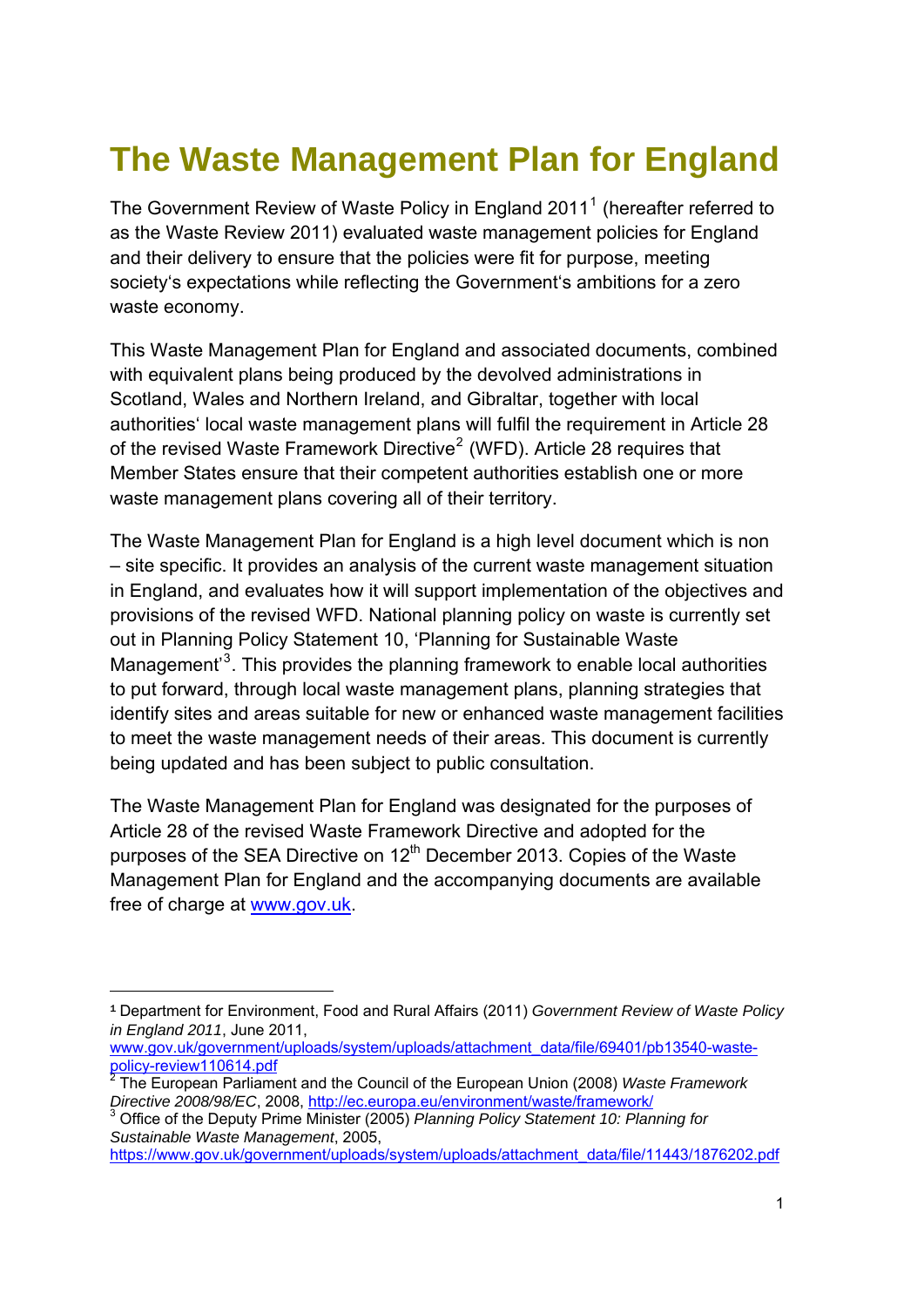# <span id="page-4-0"></span>**Strategic Environmental Assessment (SEA)**

The Environmental Assessment of Plans and Programmes Regulations 200[4](#page-4-0)<sup>4</sup> introduced a requirement for an SEA to be produced for a number of statutory plans and programmes, including Waste Management Plans.

The SEA process aims to identify the main environmental implications of a plan, and key alternatives, before it is adopted, and its provisions are implemented. This allows the environmental impacts of proposals to be identified and addressed whilst at the development stage, enabling consideration of possible alternatives in advance of implementation. SEA therefore facilitates the development of plans that take account of the environmental impacts (positive and negative), allowing full consideration of them, and identifying options for mitigation of impacts where they have the potential to arise.

*'A Strategic Environmental Assessment (SEA) is intended to increase the consideration of environmental issues during decision making related to strategic documents such as plans, programmes and strategies. The SEA identifies the significant environmental effects that are likely to result from the implementation of the plan or alternative approaches to the plan.'[5](#page-4-0)*

The Environmental Report accompanying the Plan appraises the significant environmental impacts of the waste management plan. In doing so, the document complies with the requirements of the Environmental Assessment of Plans and Programmes Regulations 2004<sup>[6](#page-4-0)</sup>.

The individual elements making up this Plan have each been subject to public consultation and where relevant, an impact assessment has been carried out before the policy has been implemented. At the time they were implemented, the policies did not constitute a Waste Management Plan for England and were not, therefore, subject to an SEA process. Given that the individual policies do now constitute a Plan document which falls within the requirements of the SEA directive, an SEA has been undertaken which has looked at the Plan as a whole and understands the significant environmental impacts arising from it.

1

- 5 Environment Agency. Available at: [http://www.environment-](http://www.environment-agency.gov.uk/research/policy/32901.aspx)
- [agency.gov.uk/research/policy/32901.aspx](http://www.environment-agency.gov.uk/research/policy/32901.aspx)<br><sup>6</sup> A Practical Guide to the Strategic Environmental Assessment Directive. ODPM (2006) Available at: [http://www.communities.gov.uk/documents/planning and building/pdf/practiceguidesea.pdf](http://www.communities.gov.uk/documents/planning%20and%20building/pdf/practiceguidesea.pdf)

<sup>4</sup> SI 2004/1633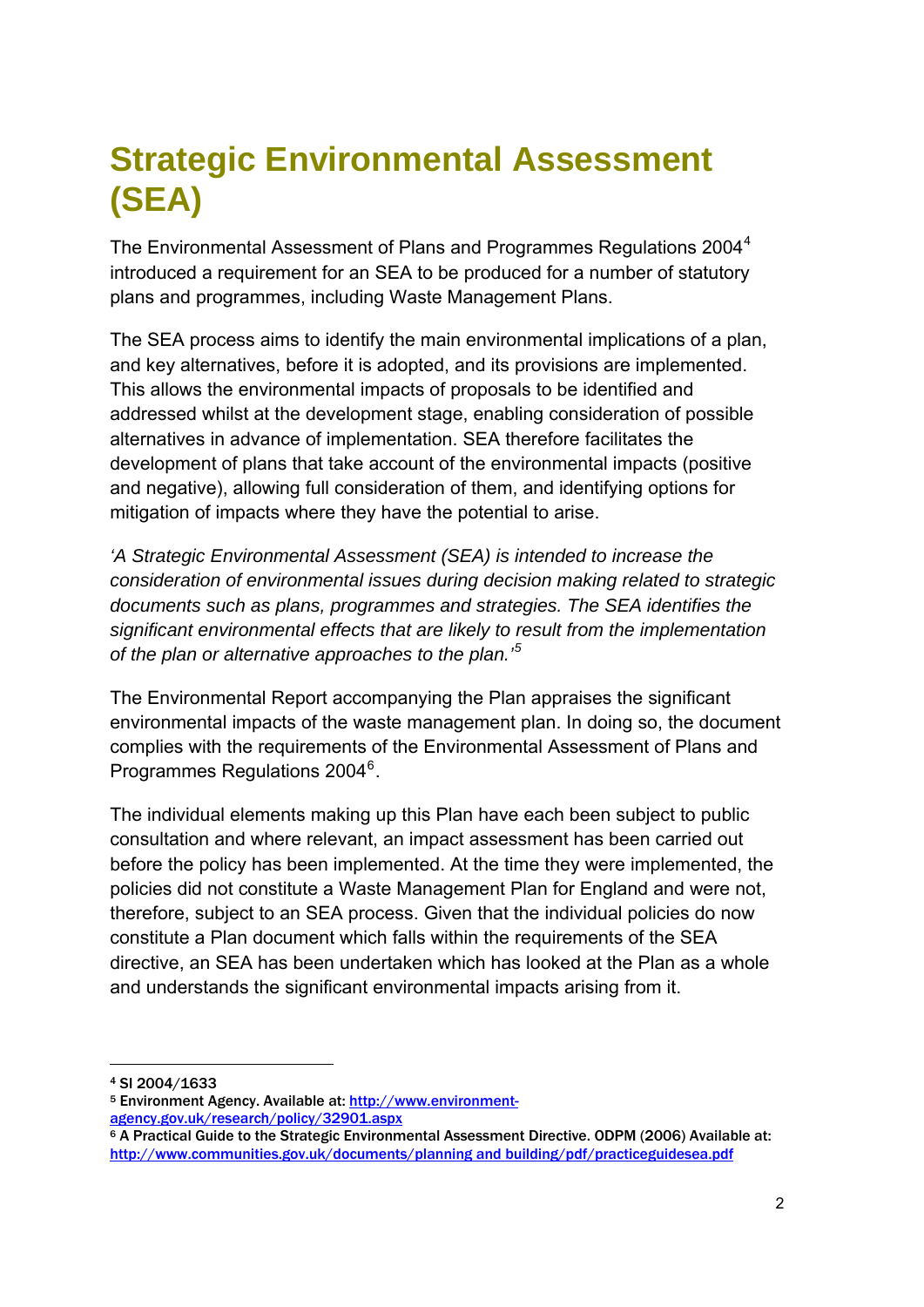<span id="page-5-0"></span>In the context of the Environmental Report, 'the Plan' refers to the Waste Management Plan for England excluding national planning policy on waste, which has been subject to separate consideration under the 2004 SEA Regulations. The Government has taken account of the findings of the SEA and the public consultation before designating the Waste Management Plan for England.

# **Consultation**

The SEA was also subject to consultation; initially at the scoping stage with SEA statutory consultees, and later, when the full SEA and associated Environmental Report was produced for public consultation. These consultations provided opportunities for a wider audience to feed in concerns over environmental issues. Where appropriate, comments from consultees have been taken into account. A summary of the relevant processes and consultations is presented below.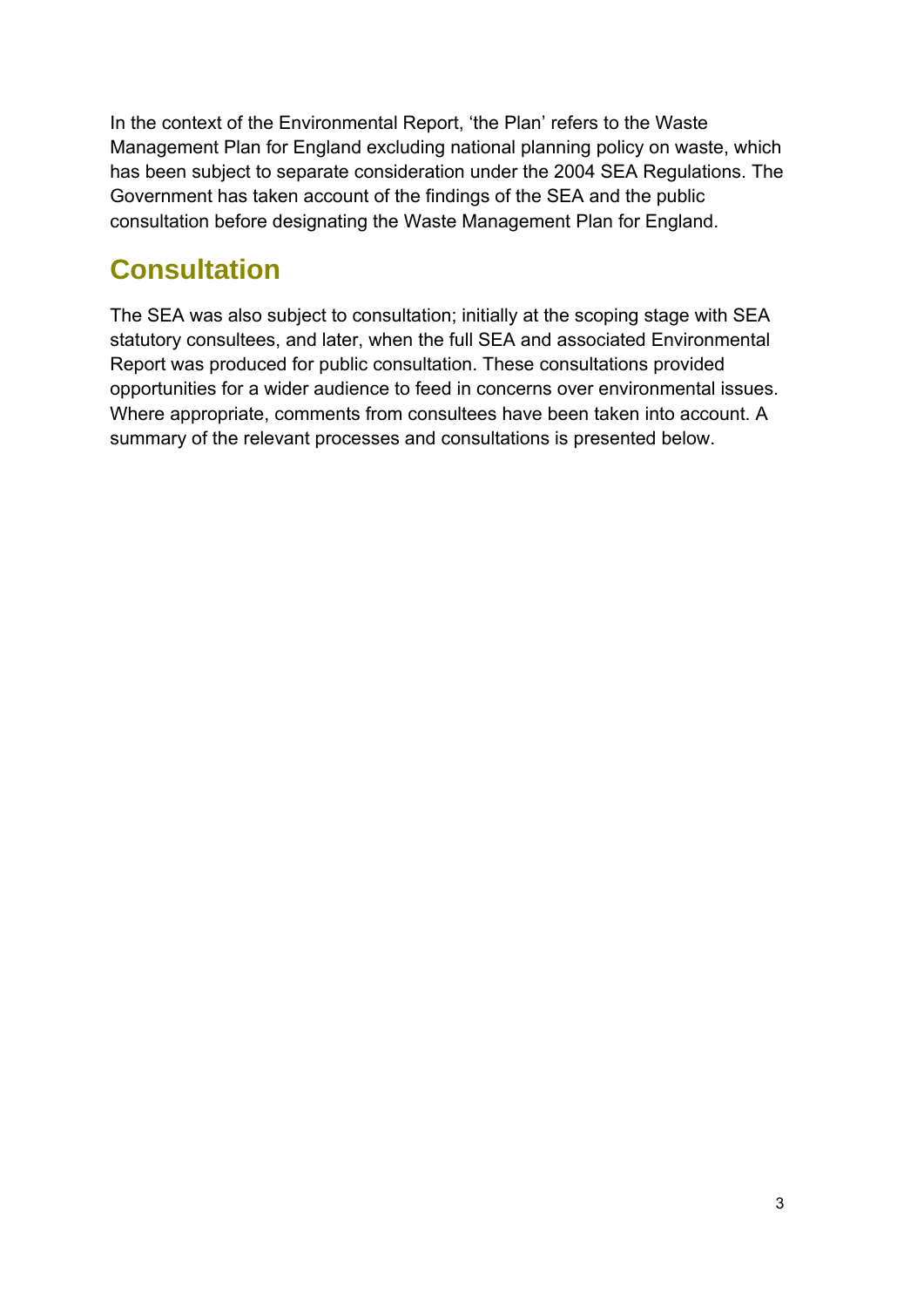# <span id="page-6-0"></span>**Purpose of this Post-Adoption Statement**

Article 9(1) (b) of the SEA Directive<sup>[7](#page-6-0)</sup> requires that when a plan or programme is adopted, it should be accompanied by a statement summarising:

- how environmental considerations have been integrated into the plan or programme;
- how the environmental report has been taken into account;
- how opinions expressed in response to public consultations on the draft plan or programme and the environmental report have been taken into account; and
- the reasons for choosing the plan or programme, as adopted, in the light of other reasonable alternatives dealt with.

This Statement is designed to fulfil these requirements.

1

<sup>7</sup> See also regulation 16(3) of the Environmental Assessment of Plans and Programmes Regulations 2004.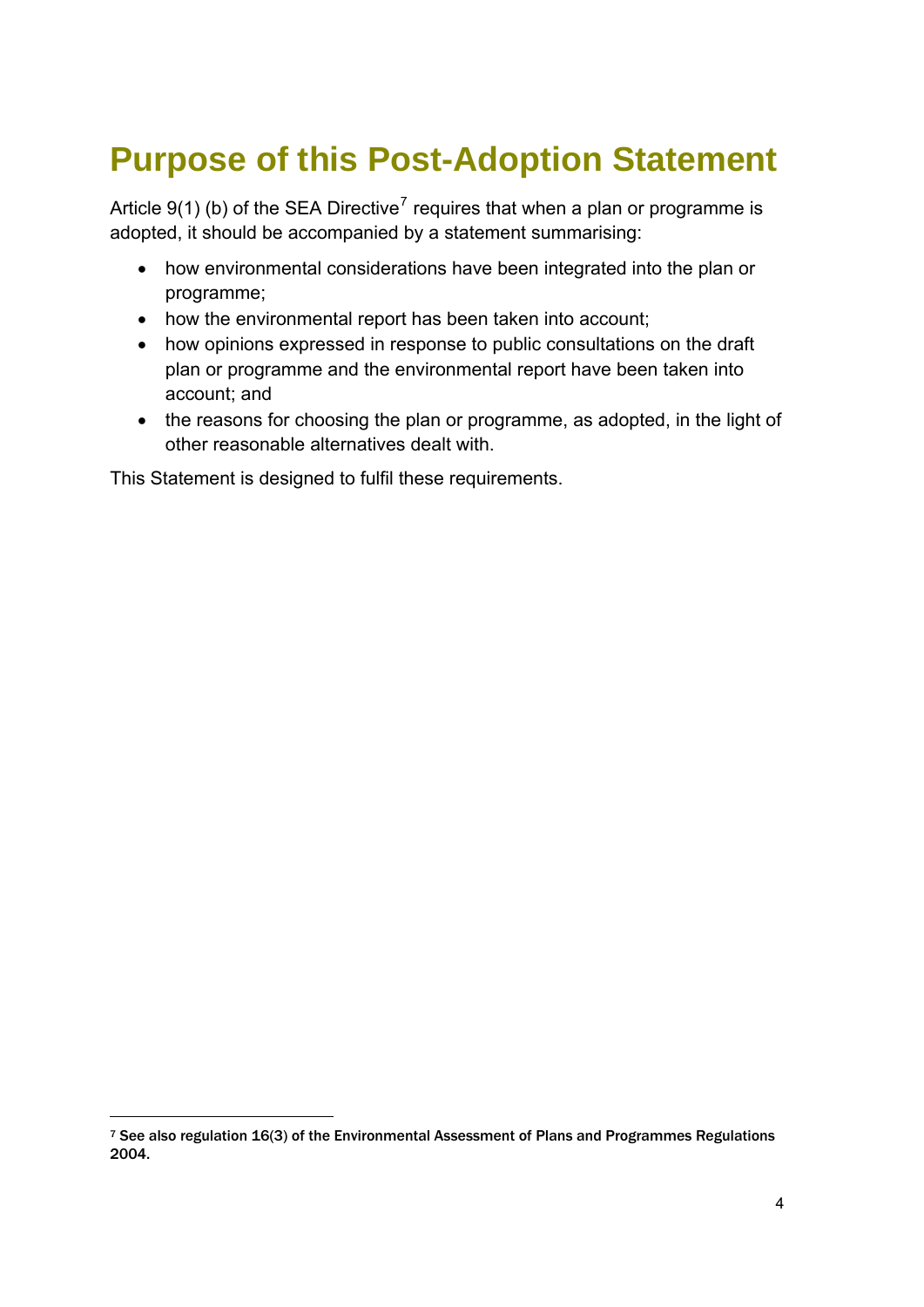# <span id="page-7-0"></span>**How environmental considerations have been integrated into the Waste Management Plan for England**

Defra aims to support a strong and sustainable green economy, resistant to climate change, while at the same time helping to enhance the environment and biodiversity to improve the quality of life.

How we deal with our waste is important for our society. It affects the availability of materials and energy needed for growth as well as our climate change and environmental objectives. Our principal commitments to work towards a longer term vision of a zero waste economy – and the challenges in doing so – are set out in the Waste Review 2011. This focuses on sustainable use of materials and on improving services to householders and businesses, while delivering environmental benefits and supporting economic growth. Further information can be found in the [Waste Review 2011](https://www.gov.uk/government/publications/government-review-of-waste-policy-in-england-2011)<sup>[8](#page-7-0)</sup>

We are working towards moving beyond our current throwaway society to a 'zero waste economy' in which material resources are reused, recycled or recovered wherever possible and only disposed of as the option of last resort. It means reducing the amount of waste we produce and ensuring that all material resources are fully valued – financially and environmentally – both during their productive life and at 'end of life' as waste. The benefits will be realised in a healthier natural environment and reduced impacts on climate change as well as in the competitiveness of our businesses though better resource efficiency and innovation – a truly sustainable economy.

Waste management is defined by the revised Waste Framework Directive as ―the collection, transport, recovery and disposal of waste, including the supervision of such operations and the after-care of disposal sites, and including actions taken as a dealer or broker. Waste management in England (and the UK) has undergone a rapid period of development which has continued through to the current time.

Prior to the turn of the century the vast majority of waste produced in the UK had been land filled, at a minimal (financial) cost and recycling was in its relative infancy. For example only 7% of household waste was recycled in England in 1997/8. Since that time the rate of recycling of household waste has risen rapidly to 36.3% in 2007/08 and to over 40% on the most recent figures.

1

<sup>8</sup> [https://www.gov.uk/government/publications/government-review-of-waste-policy-in-england-](https://www.gov.uk/government/publications/government-review-of-waste-policy-in-england-2011)[2011](https://www.gov.uk/government/publications/government-review-of-waste-policy-in-england-2011)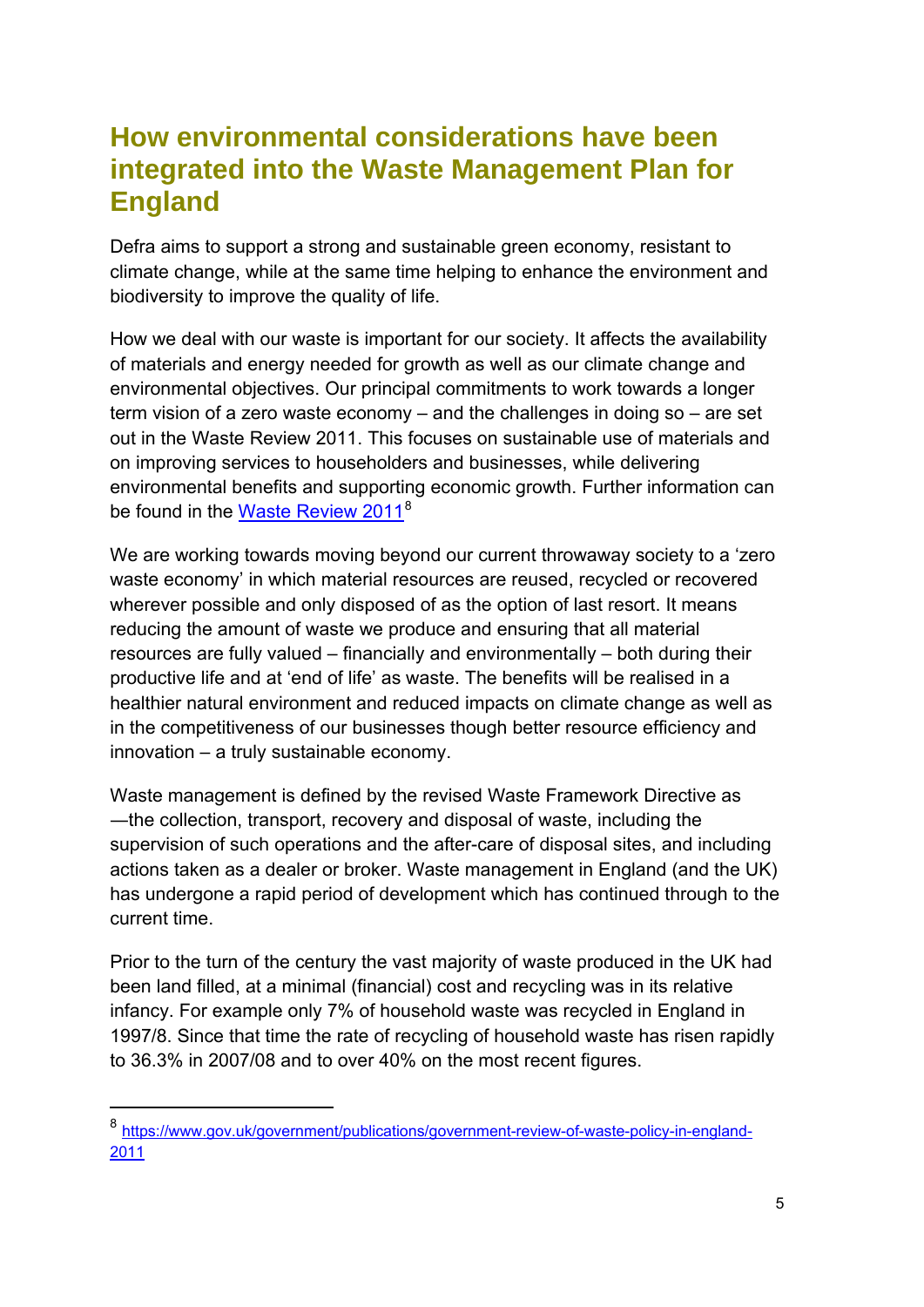Similarly, in the industrial and commercial sectors, less waste is generated, less waste sent to landfill and more recycled than in the past. In total, 47.9 million tonnes of commercial and industrial waste were generated in England in 2009, compared with 67.9 million tonnes in 2002-3. A total of 25 million tonnes (52%) of commercial and industrial waste was recycled or reused in England in 2009, compared with 42% in 2002/3. A total of 11.3 million tonnes (24%) of commercial and industrial waste were sent to landfill in 2009, compared with 41% in 2002/3.

This has been driven by a combination of regulatory, policy and financial measures such as recycling targets, landfill tax, and targeted financial support. From lagging well behind, the UK has now reached a comparable level of performance with many countries in the EU.

The Environmental Report provides assurance that the Waste Management Plan for England includes the high standards of environmental protection referred to in the SEA Directive. Annex I of the SEA Directive requires that the assessment should include information on the:

*"likely significant effects on the environment, including on issues such as biodiversity; population; human health; fauna, flora; soil; water; air; climatic factors; material assets; cultural heritage; and landscape".* 

In order to ensure that relevant aspects of the current state of the environment, and the likely evolution thereof, were addressed as part of the SEA, the initial scoping report included a review of existing plans, programmes, policies and strategies to help identify any relevant environmental protection objectives which needed to be taken into account during the preparation of the Waste Management Plan for England.

[Table 1](#page-9-0) shows the objectives, sub-objectives and guiding questions that were used to assess the Plan. It also identifies the main topics covered as required under the SEA Regulations, thus providing a check to ensure that all required elements will be dealt with at an appropriate level.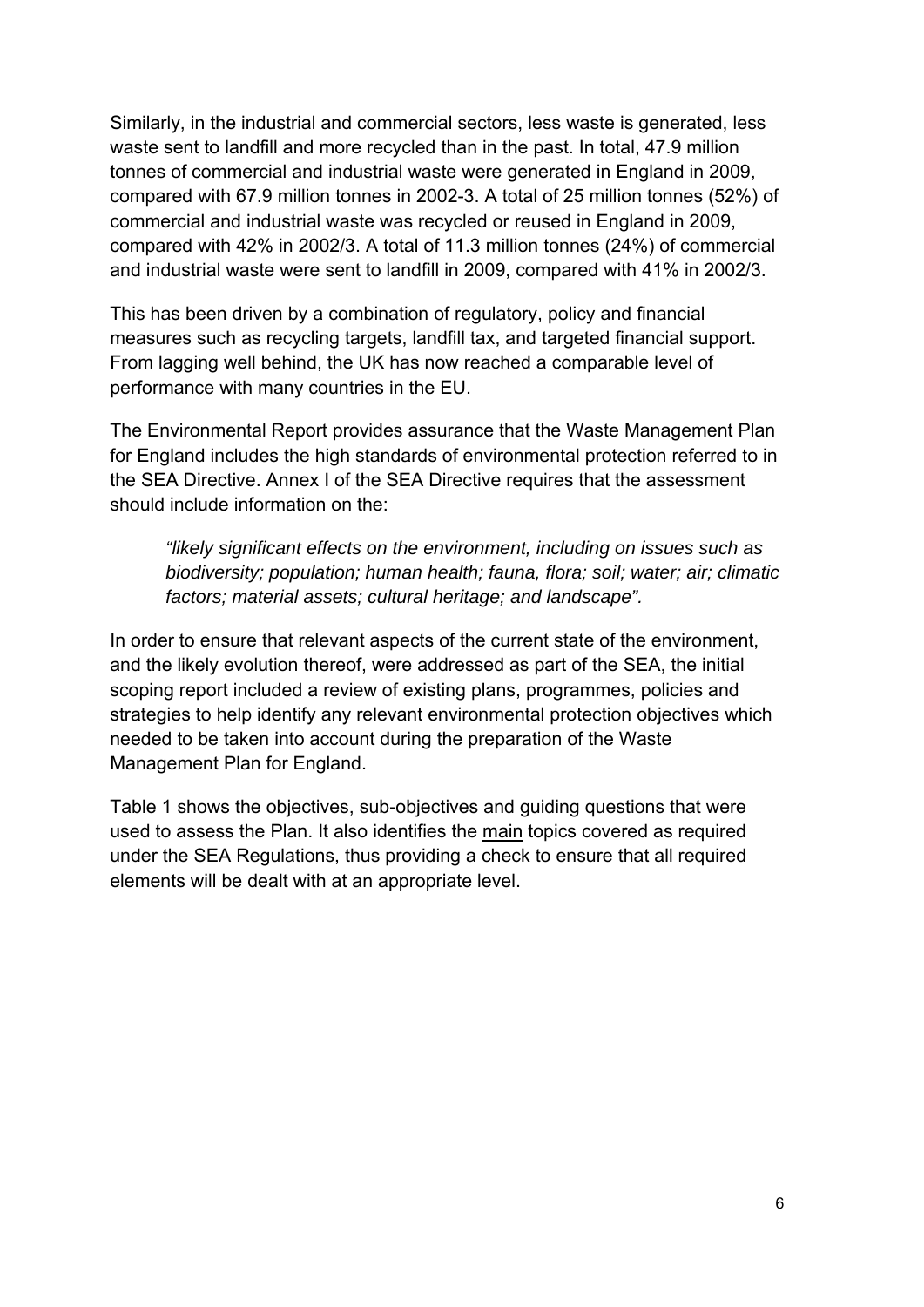# **Table 1: Objectives and Assessment Criteria**

<span id="page-9-0"></span>

| <b>Ref</b>     | <b>Objectives</b>                                                              | <b>Sub-Objectives</b>                                                                                       | <b>Key Questions</b>                                                                                                                                                                                                                                           | <b>Main SEA</b><br><b>Topics</b><br><b>Covered</b>                                              |
|----------------|--------------------------------------------------------------------------------|-------------------------------------------------------------------------------------------------------------|----------------------------------------------------------------------------------------------------------------------------------------------------------------------------------------------------------------------------------------------------------------|-------------------------------------------------------------------------------------------------|
| 1              | <b>Protect natural</b><br>material assets                                      |                                                                                                             | What is the likely<br>effect of the plan on<br>the total demand for<br>materials (including<br>energy carriers)?                                                                                                                                               | <b>Material</b><br><b>Assets</b>                                                                |
| $\overline{2}$ | <b>Reduce Air</b><br><b>Emissions</b><br>contributing to<br>global<br>problems | To reduce<br>emissions of<br>greenhouse gases<br>To reduce<br>emissions of ozone<br>depleting<br>substances | What are the impacts<br>on climate change and<br>the ozone layer from<br>the waste policies<br>presented?                                                                                                                                                      | Climatic<br>Factors<br>Air                                                                      |
| $\mathbf{3}$   | <b>Reduce Air</b><br><b>Emissions of</b><br>local relevance                    | To reduce air<br>pollution emissions<br>including acidifying<br>emissions                                   | How does the plan<br>affect emissions to air<br>with a localised<br>impact?<br>What is the potential<br>impact on health of<br>these emissions?<br>Will there be any<br>impact on property<br>(including historic<br>buildings) arising from<br>the emissions? | Air<br>Human<br>Health<br>Population<br>Cultural<br>Heritage/<br><b>Historic</b><br>Environment |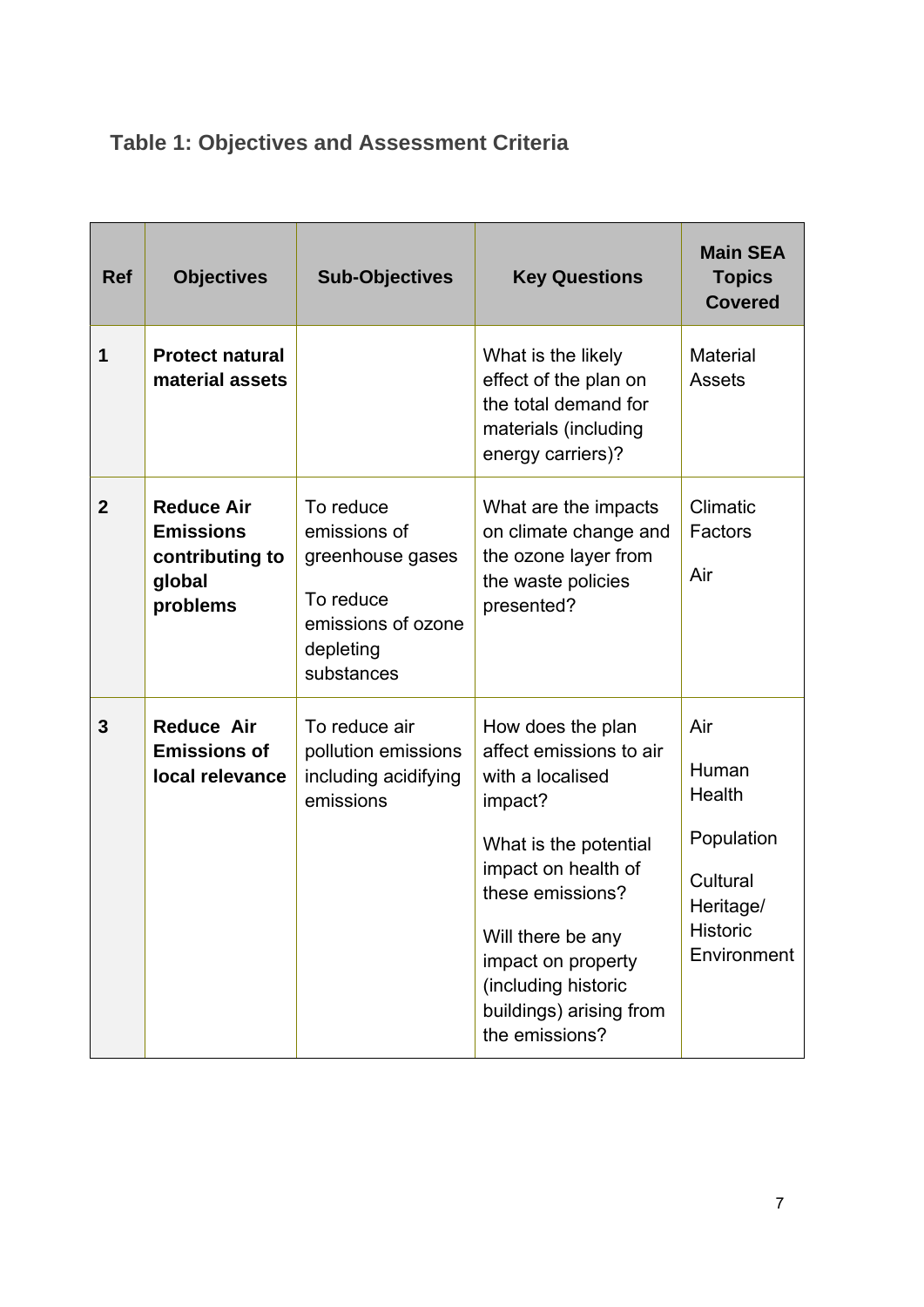| $\overline{\mathbf{4}}$ | Protect &<br>enhance<br>biodiversity                                    | To minimise the<br>negative impact on<br>global resources,<br>wildlife, flora and<br>fauna                                               | What is the effect on<br><b>Total Material</b><br>Requirement as a<br>result of the policies<br>presented? (Total<br><b>Material Requirement</b><br>can be used as a<br>proxy for the impact on<br>global wildlife flora and<br>fauna). | <b>Materials</b><br><b>Balance</b><br><b>Biodiversity</b><br>Flora &<br>Fauna |
|-------------------------|-------------------------------------------------------------------------|------------------------------------------------------------------------------------------------------------------------------------------|-----------------------------------------------------------------------------------------------------------------------------------------------------------------------------------------------------------------------------------------|-------------------------------------------------------------------------------|
| 5                       | <b>Conserve</b><br>water<br>resources &<br>water quality                | To minimise water<br>use<br>To reduce harmful<br>emissions to water<br>bodies                                                            | What is the likely<br>impact of the plan on<br>water use, on water<br>quality and on<br>protected water<br>bodies?                                                                                                                      | Water                                                                         |
| 6                       | <b>Conserve and</b><br>improve soil<br>quality                          | To minimise<br>negative impacts<br>on, or improve, soil<br>quality<br>To preserve the<br>"best & most<br>versatile"<br>agricultural land | What is the likely<br>impact on soil quality<br>as a result of the<br>Plan?                                                                                                                                                             | Soil                                                                          |
| $\overline{7}$          | <b>Protect and</b><br>enhance<br>landscape &<br>historic<br>environment |                                                                                                                                          | What is the likely<br>impact on landscape<br>and historic<br>environment as a<br>result of the Plan?                                                                                                                                    | Landscape<br>Cultural<br>Heritage/<br><b>Historic</b><br>Environment          |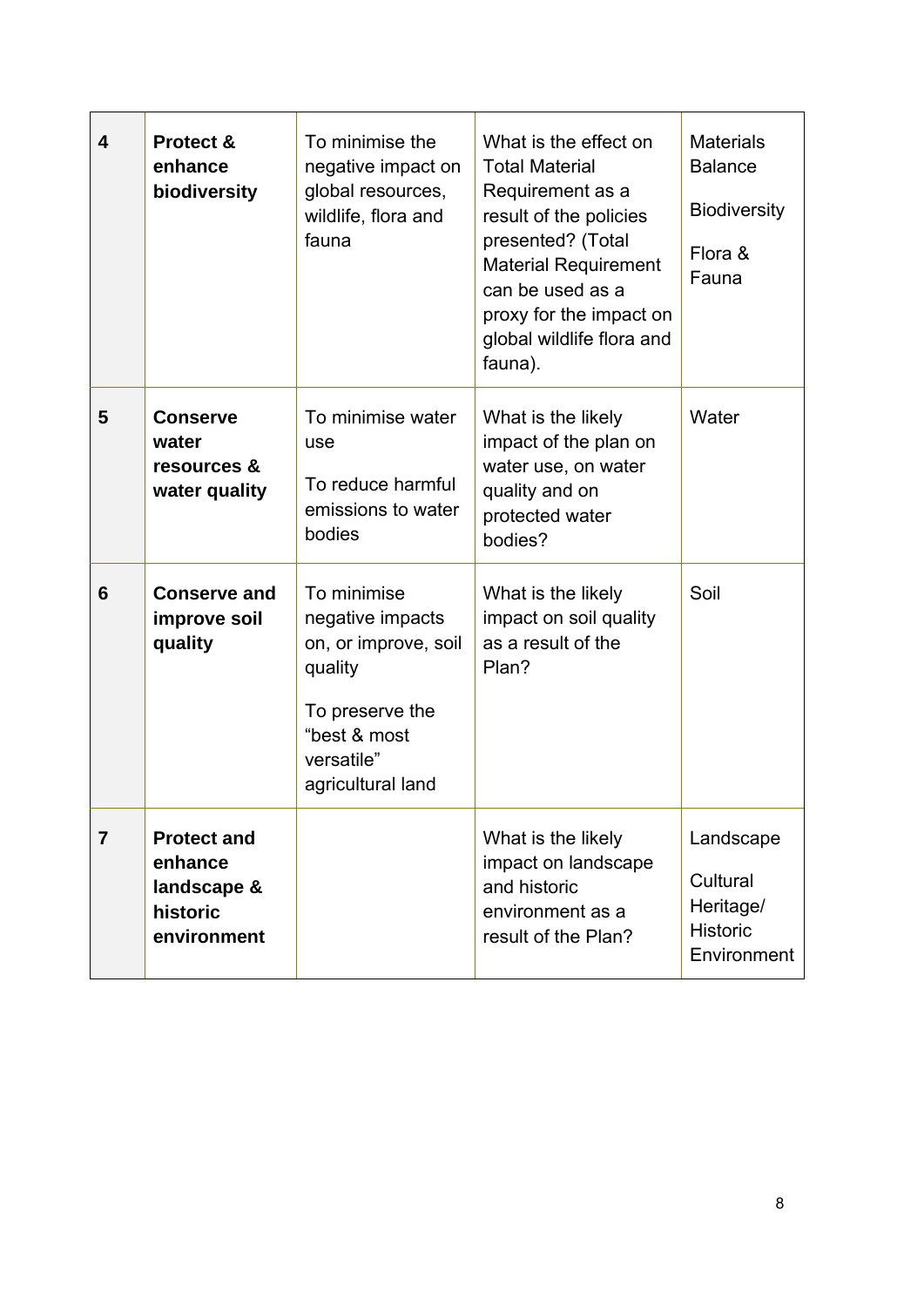## **Engagement With Stakeholders**

Consultation has been integral to the SEA process, as engagement with stakeholders has helped to identify and refine relevant environmental issues.

The formal statutory consultation exercise was supported throughout by informal engagement across government departments and with key stakeholder specialists and agencies.

#### **Table 1: Summary of SEA Development Processes and Consultations**

| <b>Development and Consultation of</b><br>the SEA                                                                                                                                                                                                    | <b>Purpose</b>                                                                                                                                                                                                               |
|------------------------------------------------------------------------------------------------------------------------------------------------------------------------------------------------------------------------------------------------------|------------------------------------------------------------------------------------------------------------------------------------------------------------------------------------------------------------------------------|
| Preparation of and consultation on the<br><b>SEA Scoping Report (Spring/Summer</b><br>2013)                                                                                                                                                          | The aim of this consultation was to<br>inform interested parties of the<br>approach that Defra proposed to take<br>to the Plan and to seek to identify<br>issues that needed to be addressed in<br>the Environmental Report. |
| <b>Preparation of the Environmental</b><br>Report and associated non-technical<br>summary                                                                                                                                                            | To consider the alternatives and assess<br>the effect of the Waste Management<br>Plan for England                                                                                                                            |
| The formal consultation took place<br>between 15 <sup>th</sup> July 2013 and 9 <sup>th</sup><br>September 2013. Interested parties<br>were invited to provide comments on<br>the draft Environmental Report and<br>associated non-technical summary. | The aim of this consultation was for<br>interested parties to provide comments<br>on the findings of the draft<br>environmental report and associated<br>non-technical summary.                                              |
| <b>Post Adoption Statement</b>                                                                                                                                                                                                                       | To take on board, as appropriate,<br>comments made at consultation                                                                                                                                                           |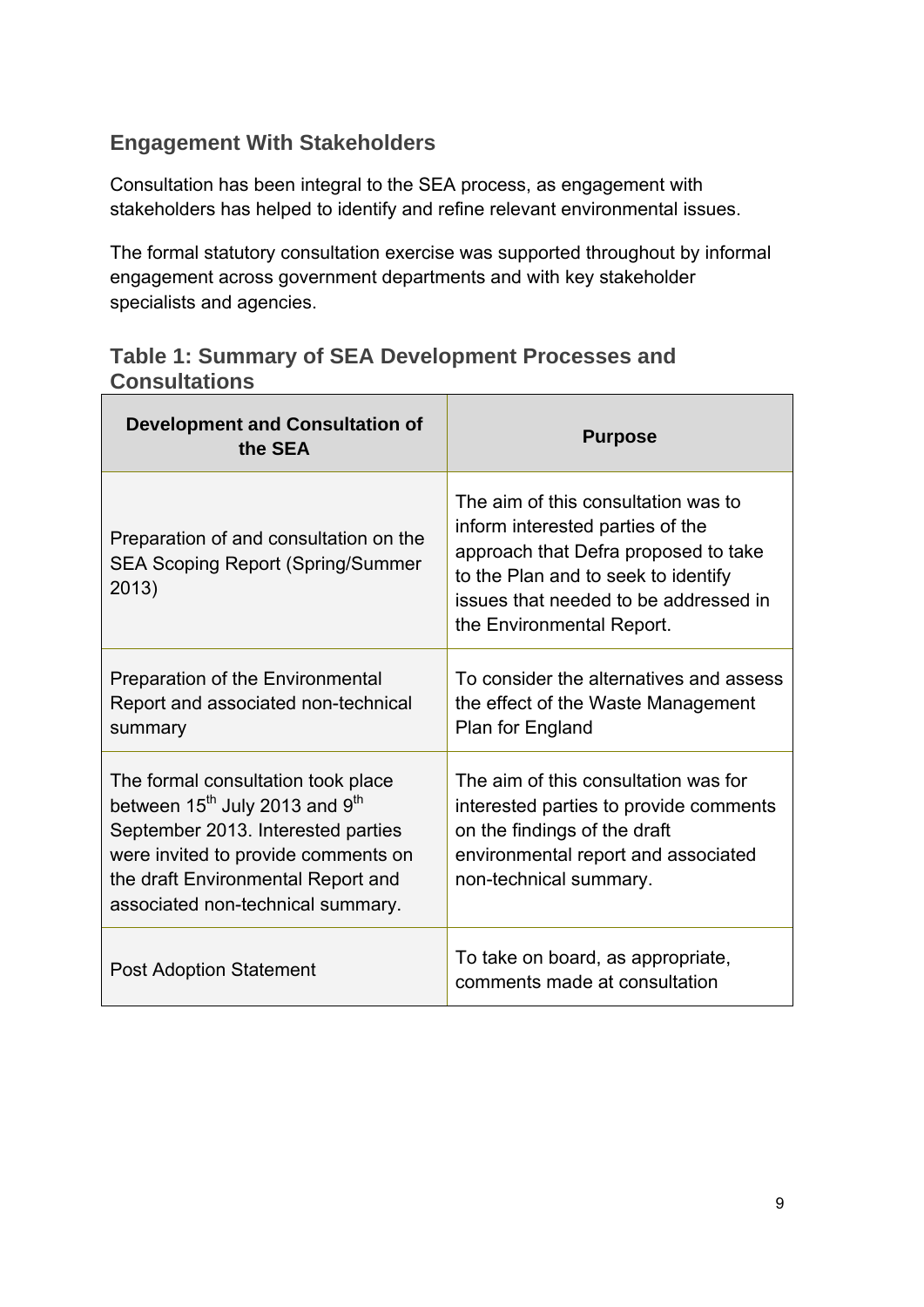# <span id="page-12-0"></span>**The Environmental Report and how its recommendations have been taken into account**

This section sets out how the recommendations contained in the Environmental Report are taken into account in the Waste Management Plan for England.

The SEA Directive requires a description of *'the measures envisaged to prevent, reduce and as fully as possible offset any significant adverse effects on the environment of implementing the plan'.*

The introduction of the Waste Management Plan for England itself is not considered to have any significant impact on the environment relative to the current situation since the Plan implies a continuation of existing policies. As such, strictly speaking, no description of additional mitigation measures would appear necessary.

That having been said, for completeness, we consider a range of possible approaches to address impacts against the criteria used to evaluate the Waste Management Plan for England.

#### **Mitigation Relating to Objective 1 (Material Assets)**

There are no straightforward approaches to mitigating impacts associated with material assets because much of the extraction of materials for primary production occurs overseas. Potentially, more efficient resource extraction processes may lead to a reduction in ancillary and excavated material flow. While there may be potential to increase the efficiency of extractive industries in England, this is generally out of the control of Government in respect of overseas operations. Voluntary agreements may have an impact on supply chains in this regard.

### **Mitigation Relating to Objective 2 (Global Air Emissions)**

In many cases it will be difficult to avoid those climate change impacts at the level of the individual waste management facility which arise through direct emissions to air of the greenhouse gases. There may, however, be some scope for mitigating the impacts of facilities which produce energy through improving energy generation efficiency (including the utilisation of heat), as well as improving the efficiency with which materials are recovered for recycling from residual waste facilities.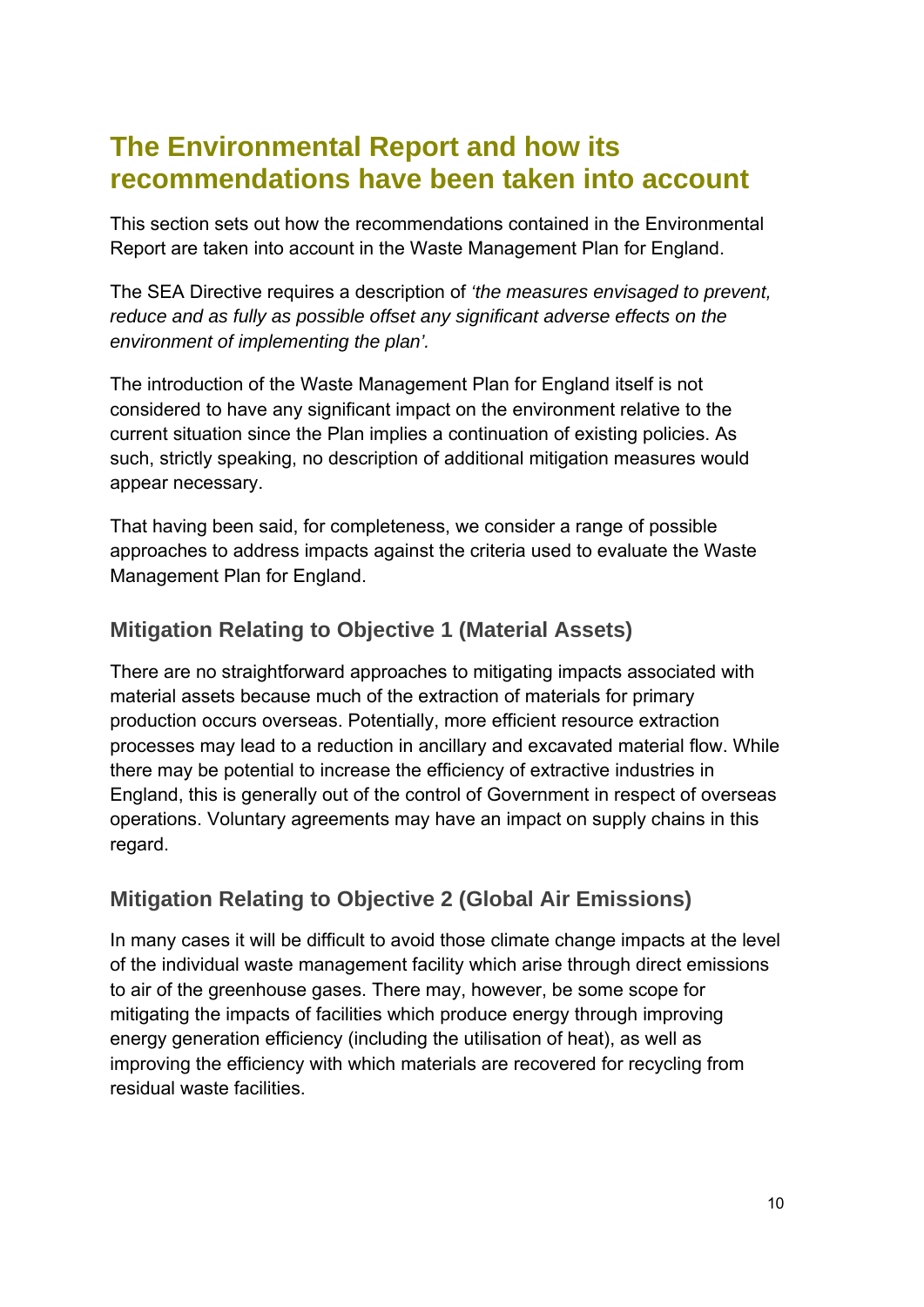Further potential for reducing the climate change impacts exists through the targeting of specific materials known to have a significant impact. Thus increasing the separation of plastics from the residual waste stream – either at the kerbside, or through the use of some form of pre-treatment such as occurs at a Mechanical Biological Treatment (MBT) facility – would result in a reduction in the climate change impacts associated with residual waste incineration, as this element of the waste stream contributes significantly to the overall climate change impacts associated with the latter method of waste treatment.

## **Mitigation Relating to Objective 3 (Local Air Emissions)**

There is likely to be some potential for mitigating the air pollution impacts of waste management through an increase in recycling and waste prevention. In many cases it is difficult to determine the local benefits associated with waste prevention initiatives as these will be dependent in part upon the location of primary manufacture of the product concerned. In the case of food waste prevention, however, evidence from WRAP suggests that a significant proportion of avoidable food waste relates to goods manufactured in England, suggesting local benefits are likely to result from increased food waste prevention. An increase in organic waste recycling is similarly likely to reduce local air pollution impacts.

For dry recyclate, local benefits will depend on the relative locations of the primary and secondary manufacturing facilities. In many cases both will be located overseas. Where this is the case, there may still be some benefit from the avoided disposal of the material, although this will be dependent upon the material and the disposal route.

The use of MBT may also allow for the mitigation of local air pollution and health impacts associated with disposal, even where the fuel produced by the MBT process is used locally (as opposed to being shipped to a designated R1 facility overseas).

Where local air pollution is concerned, mitigation of the impacts is also influenced by the type of abatement equipment installed and the discharge conditions of any emission. This is particularly the case for incineration facilities, where use of SCR rather than SNCR offers opportunities to further reduce NOx emissions.

# **Mitigation Relating to Objective 4 (Biodiversity)**

Mitigation of negative impacts on biodiversity, both in England, elsewhere in the UK, and overseas (by reducing total material requirement) can best be achieved through moving towards the top of the waste hierarchy. Across all sectors,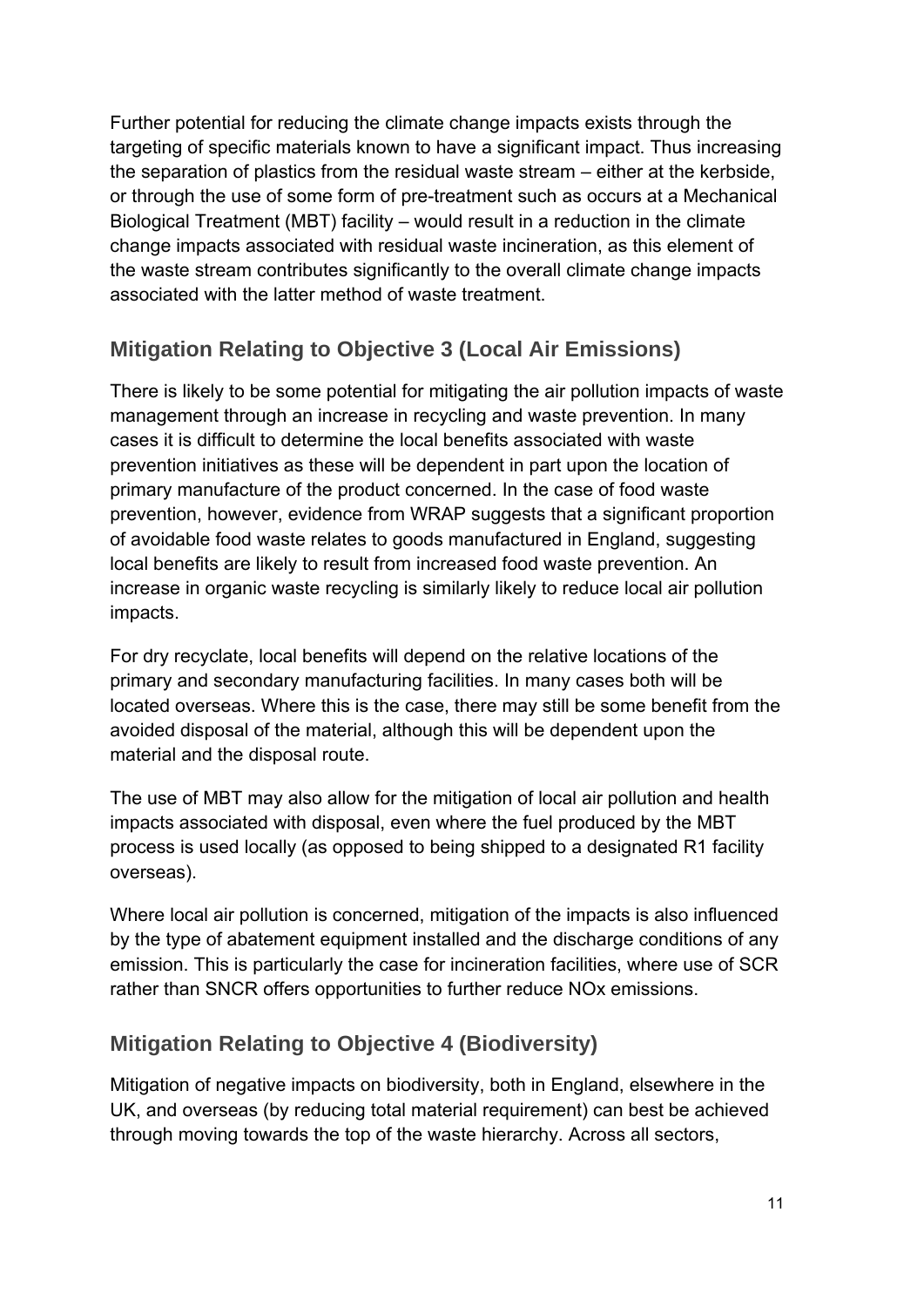increases in waste prevention (including reuse), preparation for reuse, and recycling have the potential to deliver major positive impacts.

However, if this cannot be achieved, an alternative is to consider offsetting enhancements for biodiversity, which might include habitat restoration. In order to mitigate the direct impacts on biodiversity that may be associated with specific facilities, sites should be selected with due consideration of biodiversity impacts – this will generally be an issue to be considered by the local planning authorities.

## **Mitigation Relating to Objective 5 (Water Resources)**

Impacts on water resources and quality can best be mitigated through treating waste at the highest possible point on the hierarchy. Across all sectors, increases in waste prevention (including reuse), preparation for reuse, and recycling have the potential to deliver major positive impacts.

Where this is not possible, offsetting enhancements, such as wetland creation could be considered. These are more likely to be developed in response to a specific facility. However, most of the negative impacts on water are overseas, so wetland creation in England would be likely to only partially mitigate wider impacts.

Ensuring that conditions in a facility's Environmental Permit are sufficiently rigorous would appear to be the best way to mitigate localised impacts on water resources and quality.

# **Mitigation Relating to Objective 6 (Soil Quality)**

Many of the impacts on soils associated with consumption of goods in England occur overseas. However, by managing waste in line with the hierarchy, negative impacts, largely associated with primary production, can be mitigated. Across all sectors, increases in waste prevention (including reuse), preparation for reuse, and recycling have the potential to deliver major positive impacts.

Where this is not possible, offsetting enhancements, such as further protection of peat bogs could be considered. However, most of the negative impacts on soil are overseas, so peat bog protection in England would be likely to only partially mitigate wider impacts.

The most appropriate way to mitigate localised impacts on soil quality would be to ensure that conditions in a facility's Environmental Permit are sufficiently rigorous.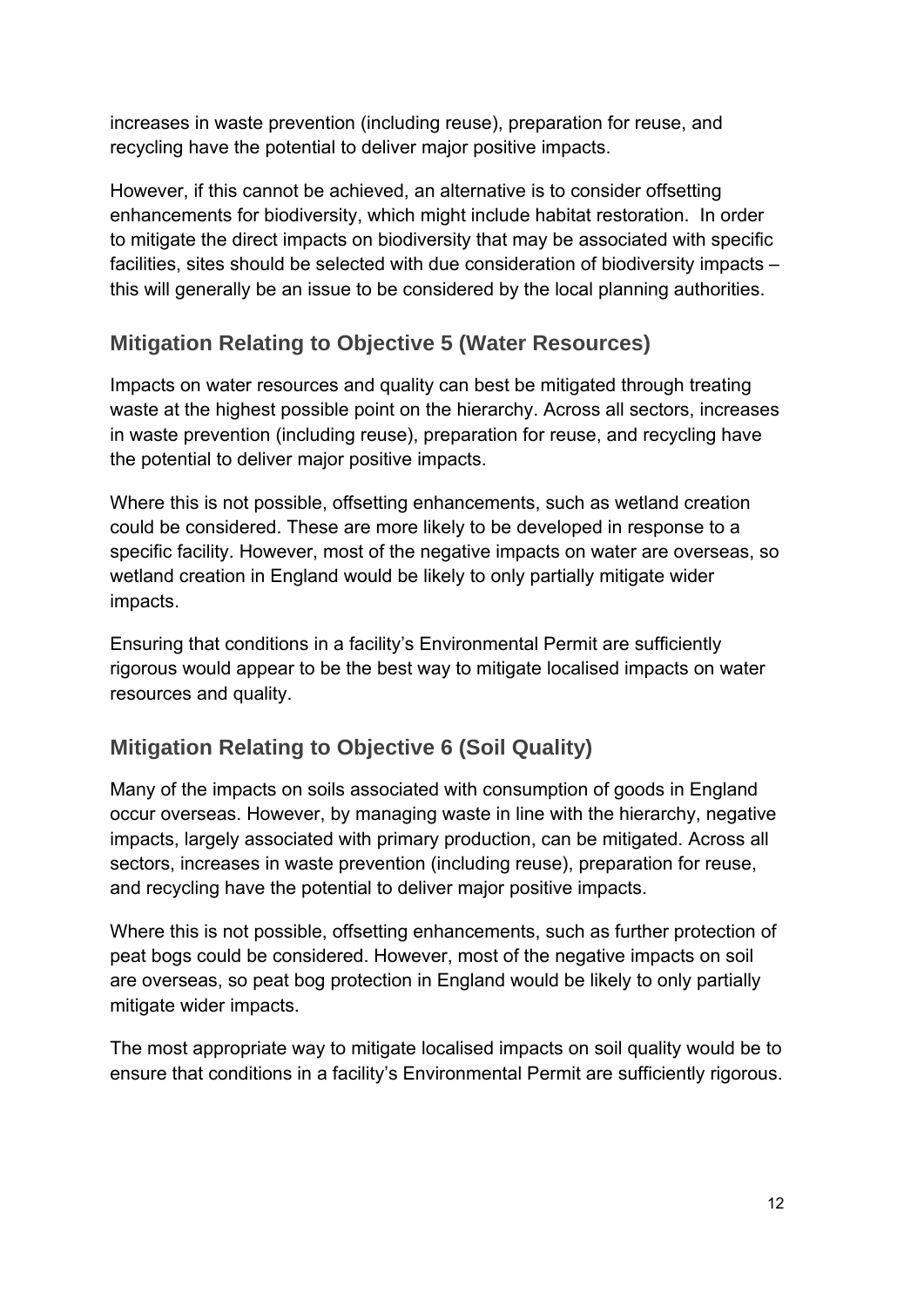#### **Mitigation Relating to Objective 7 (Landscape and Historic Environment)**

The impact on landscape and the historic environment from the plan and alternatives are largely attributed to the design of the individual waste management facilities and the location of siting. The local planning frameworks will be critical to providing sufficient controls to ensure that any negative effects on landscape and the historic environment are minimised.

Mitigation against negative impacts in these circumstances could include adapting the topographical design to reflect the local landform, landscape planting, fencing and earth bunds, appropriate use of cladding and colour treatments.

Conditions within planning permissions/ Environmental Permits granted could include measures to ensure that site restoration, particularly in the case of landfill, will complement the surrounding landscape.

Policies at a national level to reduce littering (for example through enforcement of anti-littering legislation and the provision of adequate bins etc) could also help to reduce the level of littering which has a negative impact on landscape and the historic environment.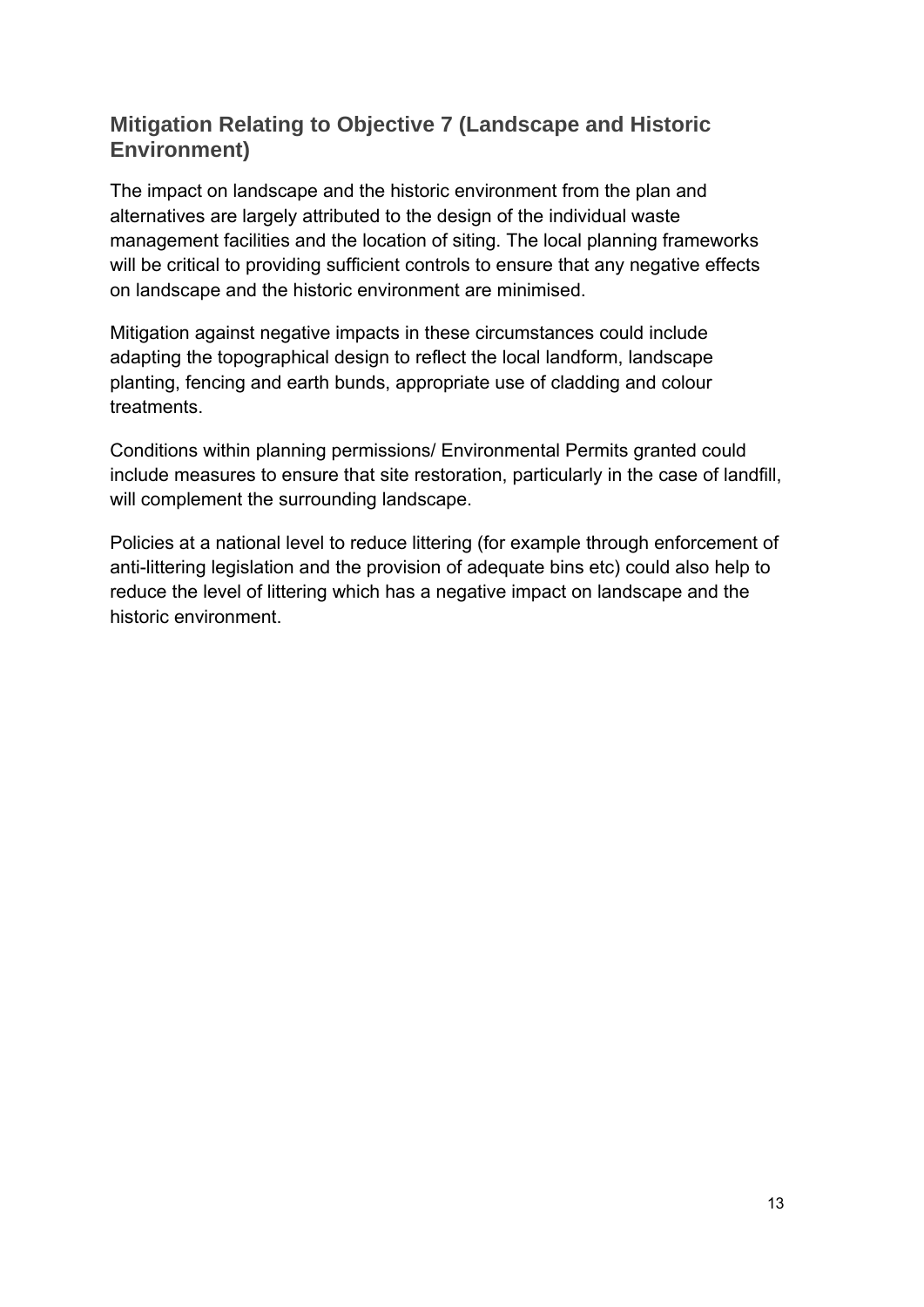# <span id="page-16-0"></span>**How opinions expressed during public consultation have been taken into account**

The consultation on the draft Waste Management Plan for England was undertaken between 15<sup>th</sup> July and 9<sup>th</sup> September 2013. A Government Response to that consultation has been issued, which identifies the main concerns and responds to them.

We raised a specific question on the Environment Report and the associated nontechnical summary in the consultation. The question and a summary of the consultee comments are summarised in Box 1.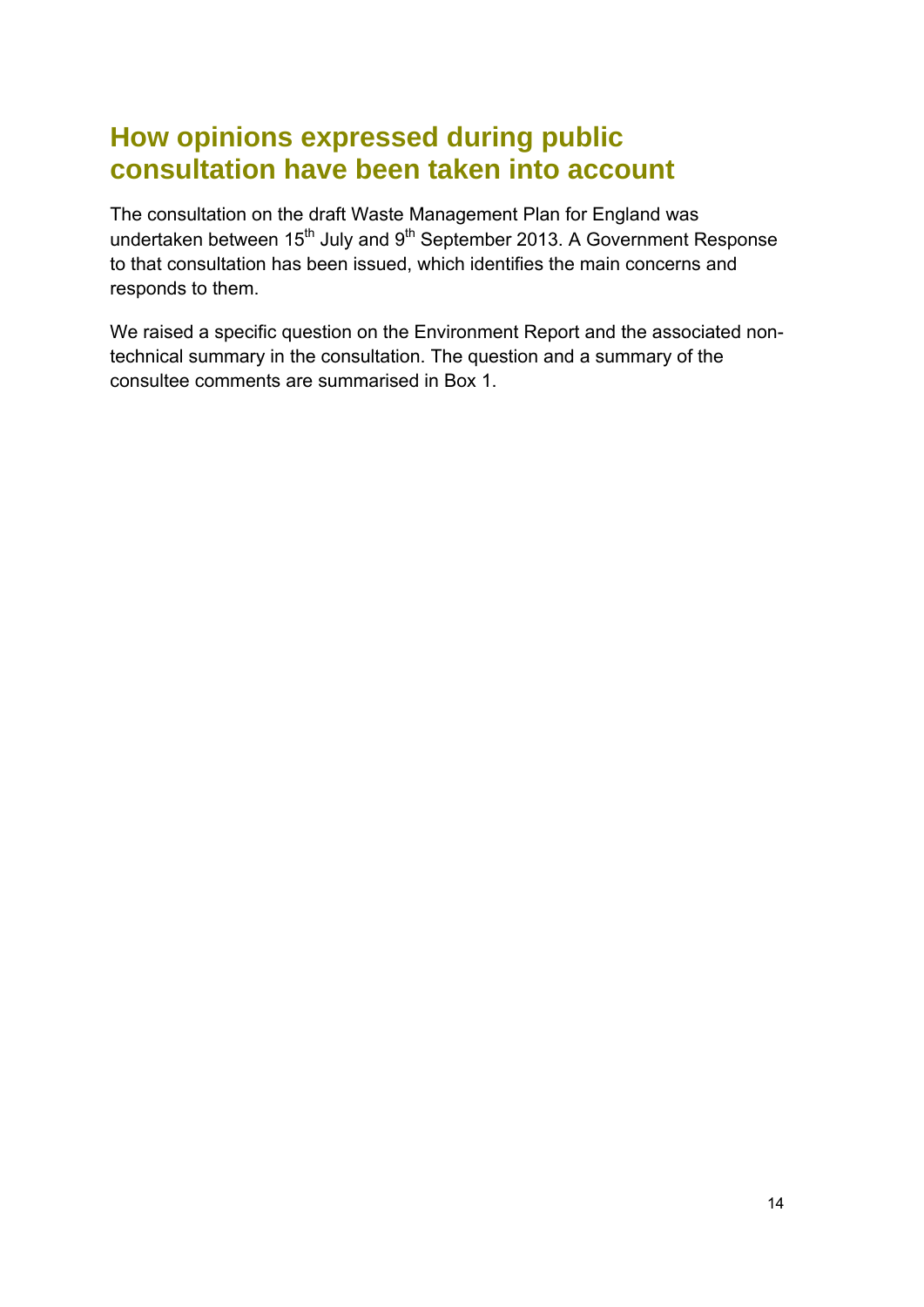## **Box 1: Responses to the Consultation**

#### **Question**

**Do you agree with the conclusions of the Environmental Report? If not, please provide appropriate evidence to support your view.** 

### **Summary of Responses and Corrective Actions**

- 54 respondents replied to this question.
- 25 (46%) of those that responded agreed with the conclusions of the Environmental Report and 9 (17%) disagreed.
- 20 (37%) responses were neutral, that is the respondents did not express a clear view one way or the other.

The majority of the responses that agreed with the conclusions of the Environmental Report considered that the Plan would not have any significant impact on the environment given that no new policies on waste are being introduced by the Plan.

In the following headings we have outlined a summary of the issues outlined by respondents who disagreed with the findings and outlined the corrective actions undertaken.

#### **Radioactive waste and waste waters**

A small number of responses raised concerns about the omission of impacts from particular aspects of waste management, these included:

- $\triangleright$  radioactive waste (including nuclear waste) and
- $\triangleright$  waste water associated with fracking activities.

Such impacts are omitted from the Plan, as they are not included within the scope of the revised Waste Framework Directive. Both the Environmental Report and Non-Technical Summary have been amended to make this clear.

#### **Presentation of the analysis**

A single respondent queried the question marks (?) populating the matrices in relation to impacts of increasing or decreasing the amount of materials dealt managed through 'Other Recovery' methods. The question marks indicate uncertainty about the impact. This is due to the different methods covered by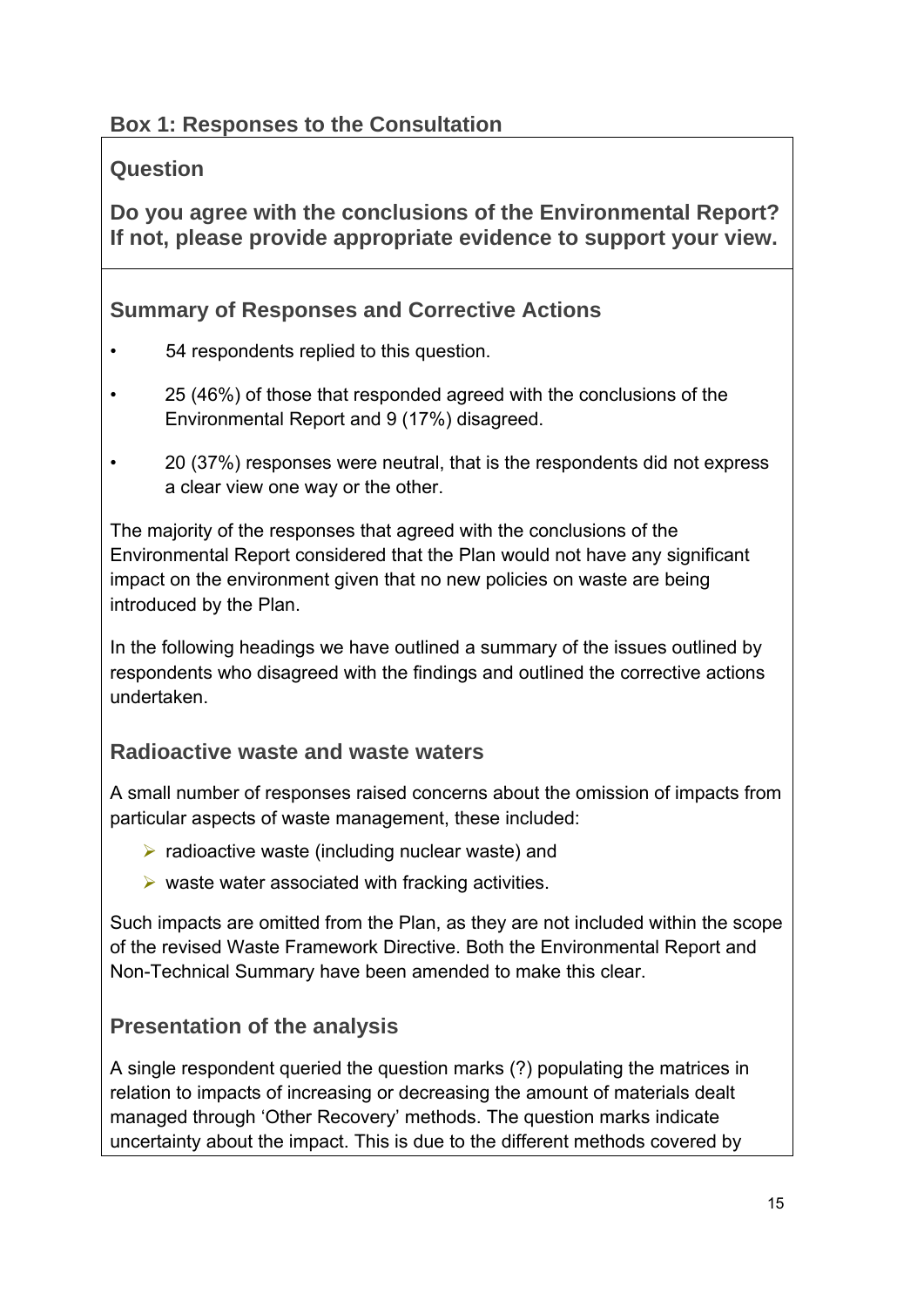<span id="page-18-0"></span>'Other Recovery', including incineration and anaerobic digestion of food waste. These methods do not often have the same environmental impact, hence the impact is uncertain. The Environmental Report and Non-Technical Summary have not been amended as the justification is already clearly explained.

#### **Plastic bags**

1

A concern was raised by a single respondent regarding the lack of policy recommendations for single-use plastic bags. As explained in the 'Preferred Option' Section below, the Waste Management Plan for England should be a compilation of existing and planned policies. Reasonable alternatives, in relation to their outcomes, were assessed, but it is not the function of the Environment Report to include policy recommendations. However, it is noted that the Government intends to introduce a 5p single-use carrier bag charge from autumn  $2015.$   $^9$  $^9$ 

#### **Local impacts of waste management**

Local impacts are an issue also raised by a small number of respondents. It must be emphasised that the Plan deals with waste management on a strategic level only and that any local impacts, such as from incineration, is not covered, as these are covered by the Planning Policy Statement "Planning for Sustainable Waste Management" which is currently under review. The Non-Technical Summary has been amended to emphasise this point.

### **Incinerators and nano-particle pollution**

Concern surrounding the emission of nano-particles from incinerators (defined as having a particle size of less than 0.1 microns) has been raised by a small number of respondents. Abatement equipment installed in incinerators is aimed at tackling particulates (up to 10 microns in size) but may be less effective at the removal of these very small particles, although there is evidence that at least some of the ultrafine particles are effectively removed by the installed filter systems (e.g. Walser et al, 2012). There are a number of uncertainties in the evidence base for the emission and health effects of nano-particles, in our consideration of the health impacts of incineration, the Environmental Report is focussed on an area where both the evidence on emissions and the evidence of the health impacts is far more robust – i.e. on the emissions of NOx.

<sup>9</sup> Defra and Deputy Prime Minister's Office (2013) *Plastic Bag Charge Set to Benefit the Environment*, accessed 29 October 2013, [https://www.gov.uk/government/news/plastic-bag-charge-set-to-benefit](https://www.gov.uk/government/news/plastic-bag-charge-set-to-benefit-the-environment)[the-environment](https://www.gov.uk/government/news/plastic-bag-charge-set-to-benefit-the-environment)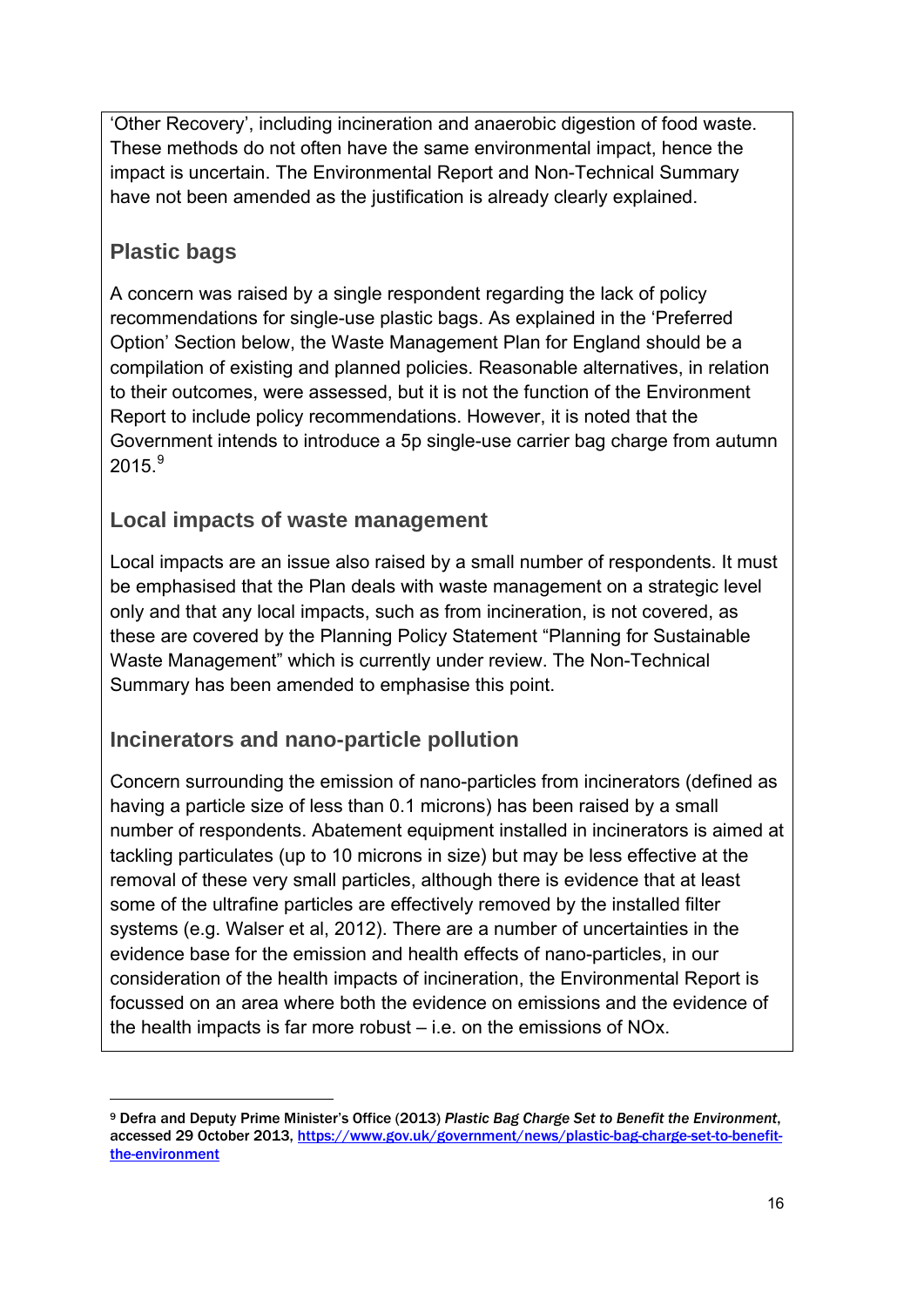#### **Assessment of alternatives**

A number of comments were made regarding the lack of alternative policies proposed in the Environmental Report. As stated in the Environmental Report, the aim of the SEA was to provide an assessment of alternative outcomes, rather than alternative policies and plans, as a number of different policies and plans could conceivably result in the same environmental outcomes. This has been emphasised with additional text in the Non-Technical Summary.

#### **Novel waste treatment technologies**

A small number of respondents provided information about waste treatment technologies not covered in the Environmental Report and queried their omissions (this included non-AD food waste treatment and alternatives to incineration). These alternatives have been omitted due to the uncertainties relating to the environmental impacts of both new and relatively little used technologies.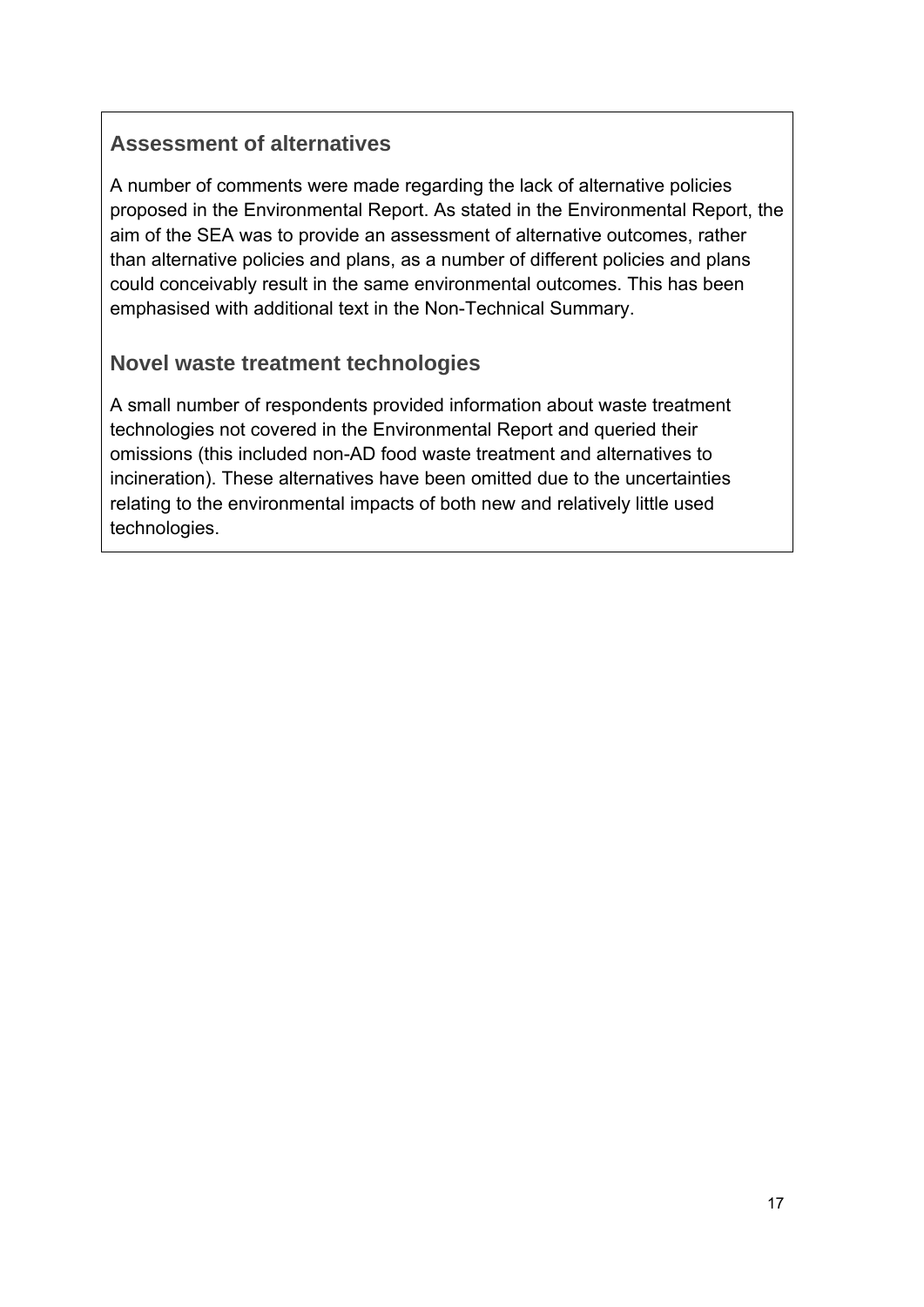# <span id="page-20-0"></span>**Reasons for choosing the Waste Management Plan for England**

As required by the SEA Directive, Section 8 of the Environmental Report includes an outline and Section 11 an assessment of reasonable alternatives to the Waste Management Plan for England.

#### **Process of Identifying Reasonable Alternatives**

The development of the Waste Management Plan for England and the reasonable alternatives was an iterative process, based on the SEA guidance<sup>[10](#page-20-0)</sup> which states that only "reasonable, realistic and relevant" alternatives need to be put forward, and that it is helpful if they are sufficiently distinct to enable meaningful comparisons to be made of the environmental implications of each.

#### **Reasonable Alternatives Considered for the Waste Management Plan for England**

Following consultation with the statutory consultees, given the nature of the Plan, the alternatives have been specified in terms of increases in, or a reduction in, the quantity of waste managed at each level of the waste hierarchy (as defined in the revised Waste Framework Directive). In other words, relative to the proposed plan, alternatives are assessed which imply changes in the amount of waste being:

- A. Prevented;
- B. Sent for preparation for re-use;
- C. Recycled;

1

- D. Sent for other forms of recovery; or
- E. Sent for disposal.

The alternatives are considered independently of each other and against the existing Plan (or baseline). They are considered in respect of the environmental outcomes which might be expected to result from them.

The alternatives considered are shown in Table 3. These show a matrix of alternatives for the principal waste stream classifications – household, commercial and industrial (C&I) and construction and demolition (C&D) waste. For example, Alternative 3C represents higher recycling of C&I waste than in the baseline.

<sup>10</sup> Office of the Deputy Prime Minister (ODPM)(September 2005) A Practical Guide to Strategic Environmental Assessment Directive, London HMSO.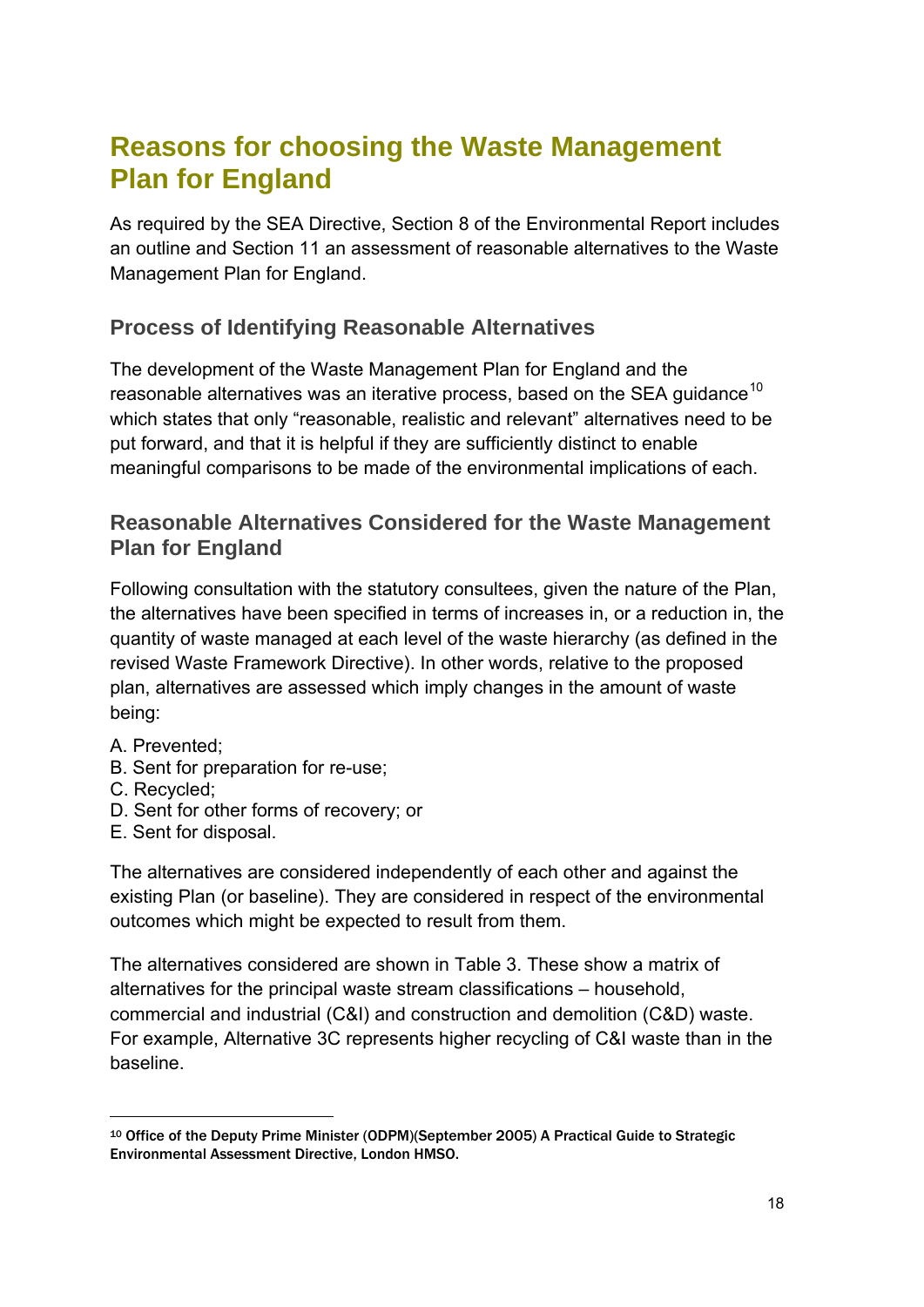| <b>Stream</b>        | <b>Waste Prevention</b><br>(A)                  | <b>Preparation for Re-</b><br><b>use</b><br>(B)         | <b>Recycling</b><br>(C)                  | <b>Other</b><br><b>Recovery</b><br>(D)    | <b>Disposal</b><br>(E)                   |
|----------------------|-------------------------------------------------|---------------------------------------------------------|------------------------------------------|-------------------------------------------|------------------------------------------|
| <b>All Streams</b>   |                                                 |                                                         |                                          |                                           |                                          |
| The Plan             | Existing and<br>planned policies                | Existing and planned<br>policies                        | <b>Existing and</b><br>planned policies  | Existing and<br>planned policies          | Existing and<br>planned policies         |
| <b>Household</b>     |                                                 |                                                         |                                          |                                           |                                          |
| <b>Alternative 1</b> | Above Baseline<br>levels (less waste)           | Above Baseline (more<br>sent for prep for reuse)        | Above Baseline<br>(more recycled)        | Above Baseline<br>(more<br>recovered)     | Above Baseline<br>(more disposed)        |
| <b>Alternative 2</b> | <b>Below Baseline</b><br>levels (more<br>waste) | <b>Below Baseline (less</b><br>sent for prep for reuse) | <b>Below Baseline</b><br>(less recycled) | <b>Below Baseline</b><br>(less recovered) | <b>Below Baseline</b><br>(less disposed) |
| C & 1                |                                                 |                                                         |                                          |                                           |                                          |
| <b>Alternative 3</b> | Above Baseline<br>levels (less waste)           | Above Baseline (more<br>sent for prep for reuse)        | Above Baseline<br>(more recycled)        | Above Baseline<br>(more<br>recovered)     | Above Baseline<br>(more disposed)        |

# **Table 3: Proposed Alternatives for Consideration in SEA**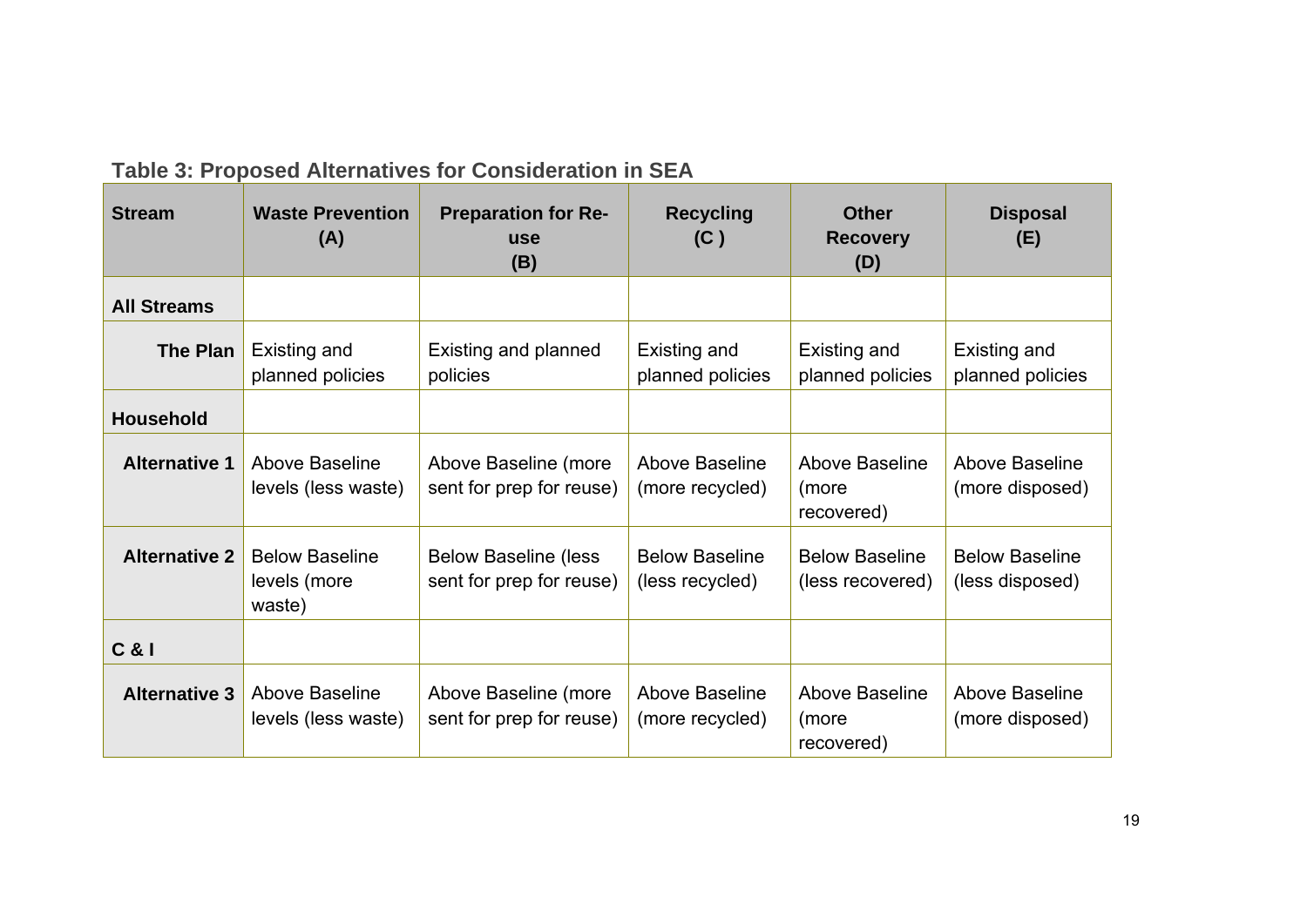| <b>Stream</b>        | <b>Waste Prevention</b><br>(A)                  | <b>Preparation for Re-</b><br><b>use</b><br>(B)          | <b>Recycling</b><br>(C)                  | <b>Other</b><br><b>Recovery</b><br>(D)    | <b>Disposal</b><br>(E)                   |
|----------------------|-------------------------------------------------|----------------------------------------------------------|------------------------------------------|-------------------------------------------|------------------------------------------|
| <b>Alternative 4</b> | <b>Below Baseline</b><br>levels (more<br>waste) | <b>Below Baseline (less)</b><br>sent for prep for reuse) | <b>Below Baseline</b><br>(less recycled) | <b>Below Baseline</b><br>(less recovered) | <b>Below Baseline</b><br>(less disposed) |
| C&D                  |                                                 |                                                          |                                          |                                           |                                          |
| Alternative 5        | Above Baseline<br>levels (less waste)           | Above Baseline (more<br>sent for prep for reuse)         | Above Baseline<br>(more recycled)        | Above Baseline<br>(more<br>recovered)     | Above Baseline<br>(more disposed)        |
| <b>Alternative 6</b> | <b>Below Baseline</b><br>levels (more<br>waste) | <b>Below Baseline (less</b><br>sent for prep for reuse)  | <b>Below Baseline</b><br>(less recycled) | <b>Below Baseline</b><br>(less recovered) | <b>Below Baseline</b><br>(less disposed) |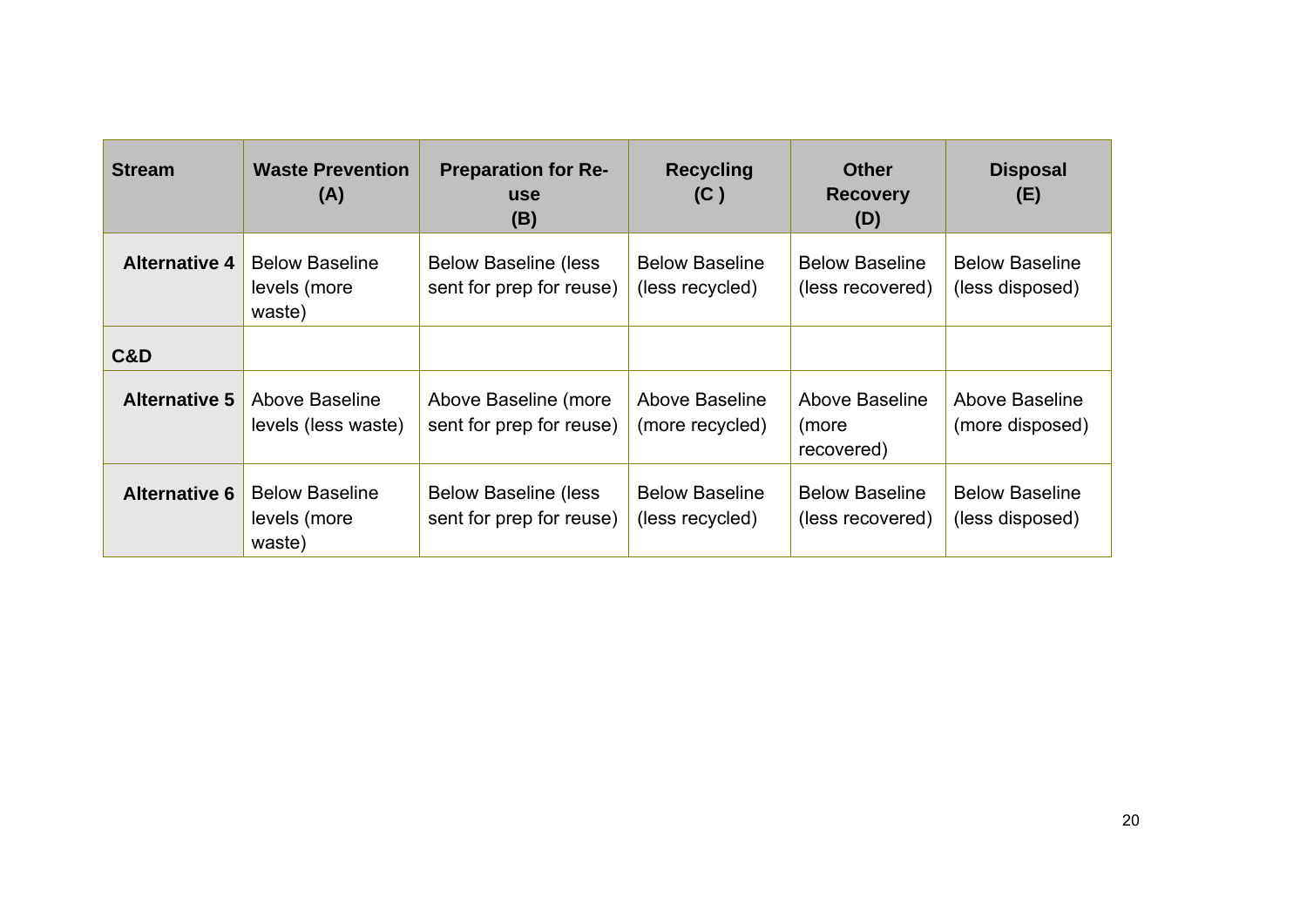# <span id="page-23-0"></span>**Preferred option**

The Government's preferred option for the Waste Management Plan for England is that it should be a compilation of existing and planned policies. This reflects the fact that there is already a comprehensive system of waste management policy and legislation in England.

This system is kept under review; the most recent wide ranging re-evaluation was the Government Review of Waste Policy in England 2011.

We have concluded from the 2011 review and from evaluating the Plan itself that further policy measures are not needed to meet the key objectives of the revised Waste Framework Directive.

We take these objectives to be as explained in Article 1 of the Directive i.e. "*to protect the environment and human health by preventing or reducing the adverse impacts of the generation and management of waste and by reducing overall impacts of resource use and improving the efficiency of such use."*

As the Environmental Report confirmed, there are a complex mixture of policy options available for waste management. These have varying outcomes in terms of environmental impact and costs.

We consider that the mix of policy options which have been taken in England meet the objectives of the Directive because:-

- There is a comprehensive regulatory framework for waste facilities and operations which is in place to prevent harm to the environment and human health.
- The Plan sets out a range of policy measures to encourage wastes to be treated in accordance with the waste hierarchy, thereby reducing the demand for and use of resources.

The Plan also analyses the effects of policy to date (for example in terms of recycling and landfill rates) and is forward looking in considering the likely need for future changes (e.g. investment in infrastructure).

For these reasons, the Government does not consider that further exceptional measures are necessary at this time beyond the already planned development of waste policy.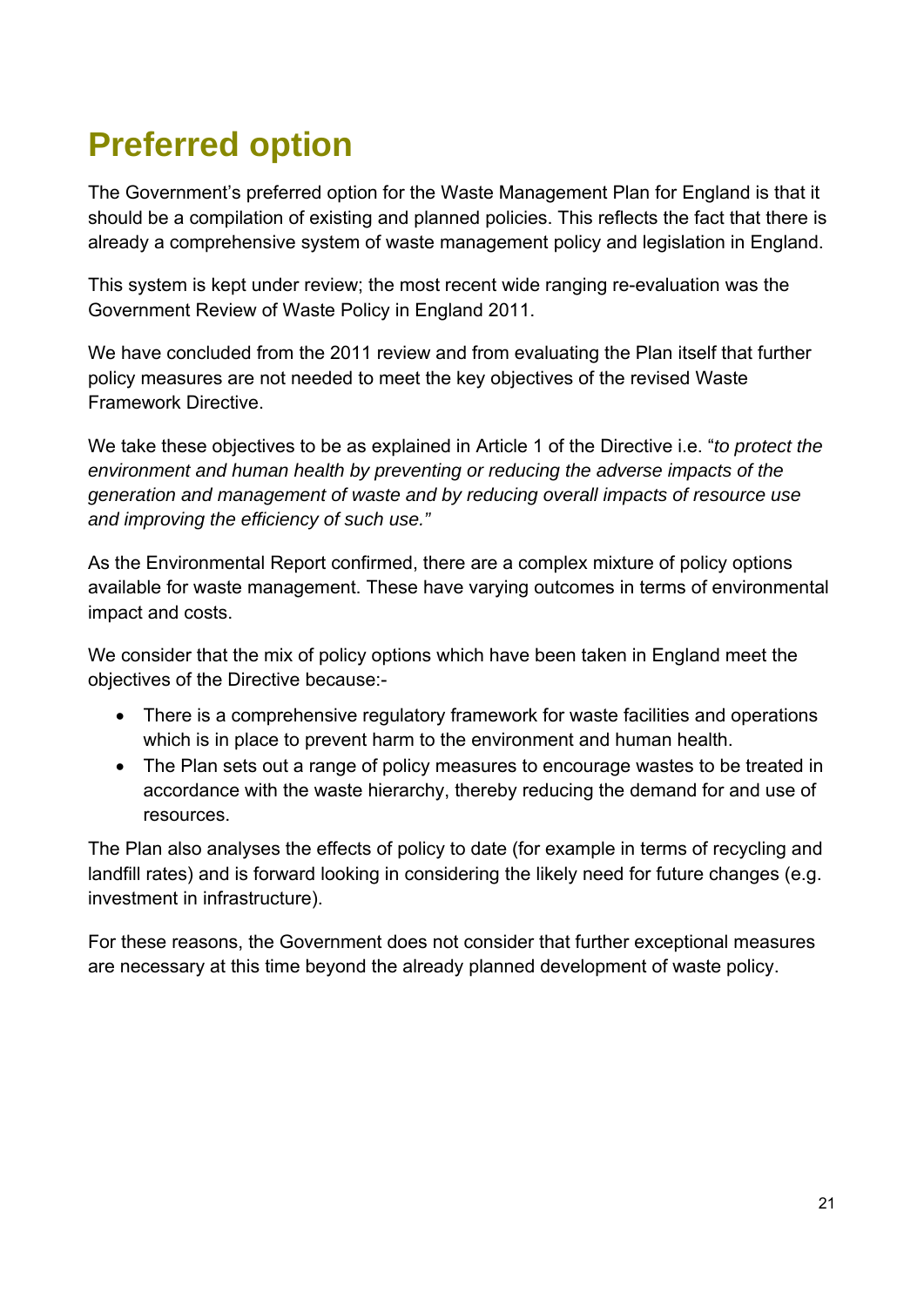# <span id="page-24-0"></span>**Monitoring**

 $\overline{a}$ 

The SEA Regulations make clear the requirement to monitor the implementation of the plan with the purpose of identifying unforeseen adverse effects at an early stage and being able to undertake appropriate remedial action.

Monitoring should be an important factor in the implementation of any plan, and should occur over the course of implementation and beyond. In particular monitoring helps to answer the following questions:

- Is the Plan contributing to environmental sustainability in the way envisaged?
- Have there been any unforeseen impacts (positive or negative) that have arisen from the Plan? Do these impacts require remediation?

Since the Waste Management Plan for England does not introduce new policies, it is not expected to have the kind of significant environmental effects that require monitoring under the SEA Regulations. No new monitoring is, therefore, proposed (other than on waste prevention). However, there are existing monitoring systems, as set out below, which are expected to identify effects of the measures contained within the Waste Management Plan for England.

The sections below set out the approaches to monitoring against the objectives against which the Plan and alternatives have been appraised. It should be noted that in some cases the environmental impacts of specific policies may also be monitored. An example of this is the Waste Prevention Programme. In order to assess progress against the Programme, Defra proposes to measure the amount of waste produced per unit of economic activity (with 2009 as a benchmark year) and also carbon equivalent per unit of economic activity. This will allow us to assess efficiency within the economy, and provide an insight into breaking the link between waste arisings and the environmental impacts associated with the generation of waste. In the future, we also intend to assess how we could measure wider environmental impacts. As part of the programme we intend to work with local authorities, businesses and waste management companies amongst others to consider what metrics would be useful, affordable and practicable to develop going forward, to help us better measure success in waste prevention.

# **Monitoring Approach for Objective 1 (Material Assets)**

The UK's Environmental Accounts<sup>[11](#page-24-0)</sup> report material flows, i.e. the total mass of natural resources and products, used by the UK. It will therefore be possible to monitor the trend in UK material flows year on year. While a separate breakdown is not presented for the

<sup>11</sup> Office for National Statistics (2012) *UK Environmental Accounts 2012*, 27 June 2012. Available at: <http://www.ons.gov.uk/ons/rel/environmental/uk-environmental-accounts/2012/stb-ukea-2012.html>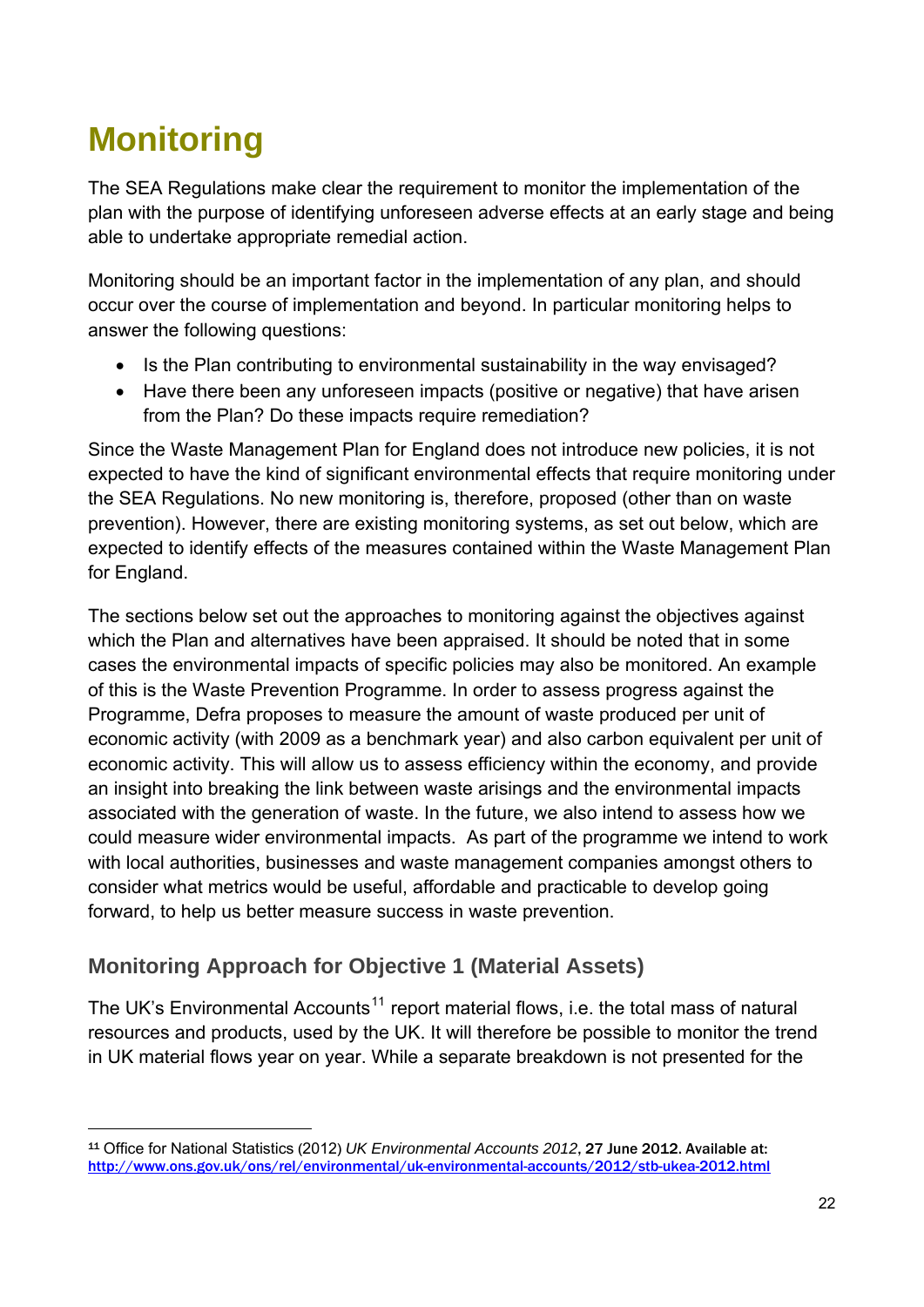<span id="page-25-0"></span>individual countries, an estimate for material flows for England could possibly be derived on the basis of population, or regional GVA.

# **Monitoring Approach for Objective 2 (Climate Change)**

Defra funds the annual UK greenhouse gas inventory which considers emissions from all sectors of the economy, including emissions from waste treatment facilities. This will assist in measuring performance against the government's carbon budgets. This only considers climate change impacts that occur within the UK – thus impacts relating to products consumed by UK citizens that were manufactured outside of the UK are not included. Benefits from waste prevention, product reuse, or recycling activities are unlikely to be fully captured by current monitoring arrangements where the associated reduction in primary manufacture occurs overseas.

## **Monitoring Approach for Objective 3 (Air Pollution and Health Impacts)**

Local air pollution monitoring networks are operated on behalf of Defra, and measure emissions to air of key pollutants including NOx and PM emitted by some waste treatment facilities. This monitoring activity is not specific to the waste sector but monitors local air pollution in general. Environmental Permits also include controls on emissions and breaches in these controls will be monitored by the Environment Agency.

The level of monitoring of these impacts through both general and site specific monitoring should be sufficient for the purpose of the Plan.

It will be extremely difficult to properly consider local air pollution benefits associated with waste prevention, reuse and recycling activities as a result of the highly dispersed nature of the manufacturing activity that results in the production of goods consumed in the UK. Given the nature of the impacts, and the difficulty of monitoring, it is likely that attempting to monitor such activities specifically will be disproportionate.

# **Monitoring Approach for Objective 4 (Biodiversity)**

 $\overline{a}$ 

The UK's Environmental Accounts<sup>[12](#page-25-0)</sup> report material flows, i.e. the total mass of natural resources and products used by the UK. It will therefore be possible to monitor the trend in UK material flows year on year, which can act as a proxy for the impact on biodiversity.

While a separate breakdown is not presented for the individual countries, an estimate for material flows for England could possibly be derived on the basis of population, or regional GVA.

<sup>12</sup> Office for National Statistics (2012) *UK Environmental Accounts 2012*, 27 June 2012. Available at: <http://www.ons.gov.uk/ons/rel/environmental/uk-environmental-accounts/2012/stb-ukea-2012.html>